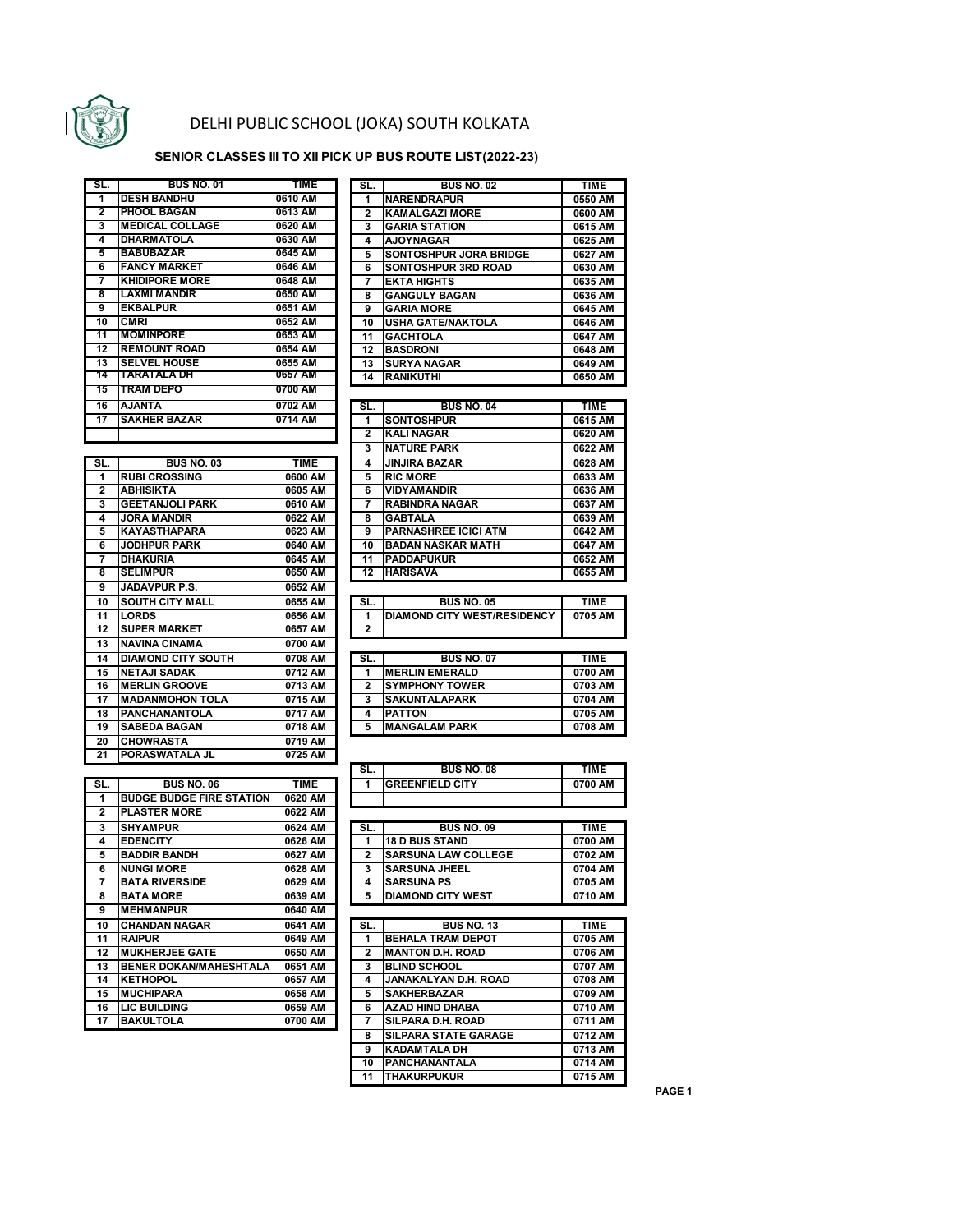| SAKHERBAZAR JL/XING<br>1<br>N ALIPORE TRIANGLR. PARK<br>0645 AM<br>1<br>0710 AM<br><b>BASKET BALL GND</b><br>$\mathbf{2}$<br><b>MILITARY CAMP</b><br>0650 AM<br>$\mathbf{2}$<br>0711 AM<br><b>SISTER NIVEDITA J.L. SARANI</b><br>3<br><b>DURGAPUR BRIDGE</b><br>0652 AM<br>3<br>0712 AM<br>4<br><b>CHETLA PARK</b><br>0654 AM<br>4<br>D.M. HOSPITAL J.L. SARANI<br>0713 AM<br>5<br><b>NEW ALIPORE SBI</b><br>0700 AM<br>GOURNAGAR J.L. SARANI<br>0714 AM<br>5<br>6<br><b>NEW ROAD</b><br>0705 AM<br>DAS PARA J.L. SARANI<br>0715 AM<br>6<br><b>MOMINPUR</b><br><b>M.G. ROAD J.L. SARANI</b><br>0716 AM<br>0707 AM<br>7<br>7<br>8<br><b>MINT</b><br>0709 AM<br><b>NABAPALLY JL</b><br>0717 AM<br>8<br>9<br><b>ASHOKA CINEMA</b><br>9<br><b>DIAMOND PARK</b><br>0712 AM<br>0718 AM<br>10<br>JANAKALYAN<br>0714 AM<br><b>THAKURPUKUR PS</b><br>0719 AM<br>SL.<br><b>BUS NO. 16</b><br><b>TIME</b><br>11<br><b>SHREE SANGHA</b><br>12<br><b>THAKURPUKUR BAZAR</b><br>0700 AM<br>0720 AM<br>1<br>$\mathbf{2}$<br><b>ROSE VALLEY</b><br>0702 AM<br><b>BUS NO. 10</b><br>TIME<br><b>SAKHER BAZAAR JL</b><br>0705 AM<br>SL.<br>3<br><b>IMUCHIPARA</b><br><b>SAKHER BAZAAR DH</b><br>0707 AM<br>1<br>0705 AM<br>4<br>$\mathbf{2}$<br><b>SODPUR KALITOLA</b><br>0706 AM<br><b>THAKURPUKUR BAZAR</b><br>0710 AM<br>5<br><b>SODPUR BAZAR</b><br><b>IDEAL REGENCY</b><br>3<br>0707 AM<br>6<br>0711 AM<br>4<br><b>HARD METAL</b><br>0708 AM<br>5<br>SITALA MANDIR M.G. ROAD<br>0709 AM<br>SL.<br><b>BUS NO. 18</b><br><b>TIME</b><br><b>41 PALLY CLUB</b><br>6<br><b>STEELWAYS KALIBARI</b><br>0710 AM<br>0700 AM<br>1<br><b>SAKHERBAZAR JL</b><br>7<br>0715 AM<br>$\mathbf{2}$<br>DHARAPARA<br>0701 AM<br><b>HARIDEVPUR STATE BANK</b><br>PORA ASWATHALA JL<br>0716 AM<br>0702 AM<br>8<br>3<br>9<br><b>NABAPALLY</b><br><b>KABARDANGA MORE</b><br>0718 AM<br>0712 AM<br>4<br><b>JOKA TRAM DEPO</b><br>10<br>0720 AM<br><b>SBI KABARDANGA</b><br>0713 AM<br>5<br><b>GREENFIELD OASIS</b><br>11<br>0723 AM<br><b>EDEN TOLLY LAKE SIDE</b><br>0714 AM<br>6<br>DF BLIND SCHOOL/PRANTIK II<br>12<br><b>RASPUNJ</b><br>0725 AM<br>0715 AM<br>7<br><b>BIDHAN PALLY</b><br>0717 AM<br>8<br><b>KALITOLA</b><br><b>BUS NO. 12</b><br>TIME<br>0718 AM<br>SL.<br>9<br><b>PATHAKPARA</b><br>1<br>0700 AM<br>10<br>BALAKA<br>0719 AM<br><b>BEHALA PS</b><br>2<br>0702 AM<br><b>PRANTIK HOUSING I</b><br>0720 AM<br>11<br><b>CANCER HOSPITAL/SRIJANI</b><br>3<br><b>BLIND SCHOOL</b><br>0705 AM<br>12<br>0721 AM<br><b>PORAASWATHATOLA</b><br>4<br>0710 AM<br>13<br><b>BANKER MATH</b><br>0722 AM<br>SILPARA D.H. ROAD<br>0711 AM<br><b>RAIL LINE BAZAR/SATYEN PARK</b><br>0723 AM<br>5<br>14<br><b>FIRE STATION</b><br>0712 AM<br>15<br>6<br><b>THAKURPUKUR PS</b><br>0713 AM<br>7<br><b>THAKURPUKUR BAZAAR</b><br>8<br>0714 AM<br><b>BUS NO. 21</b><br><b>TIME</b><br>SL.<br><b>PURTI FLOWER</b><br>1<br>0630 AM |
|----------------------------------------------------------------------------------------------------------------------------------------------------------------------------------------------------------------------------------------------------------------------------------------------------------------------------------------------------------------------------------------------------------------------------------------------------------------------------------------------------------------------------------------------------------------------------------------------------------------------------------------------------------------------------------------------------------------------------------------------------------------------------------------------------------------------------------------------------------------------------------------------------------------------------------------------------------------------------------------------------------------------------------------------------------------------------------------------------------------------------------------------------------------------------------------------------------------------------------------------------------------------------------------------------------------------------------------------------------------------------------------------------------------------------------------------------------------------------------------------------------------------------------------------------------------------------------------------------------------------------------------------------------------------------------------------------------------------------------------------------------------------------------------------------------------------------------------------------------------------------------------------------------------------------------------------------------------------------------------------------------------------------------------------------------------------------------------------------------------------------------------------------------------------------------------------------------------------------------------------------------------------------------------------------------------------------------------------------------------------------------------------------------------------------------------------------------------------------------------------------------------------------------------------------------------------------------------------------------------------------------------------------------------------------------------------------------------------------------------------------------------------------------------------------------------------------------------------------------------------------------------|
|                                                                                                                                                                                                                                                                                                                                                                                                                                                                                                                                                                                                                                                                                                                                                                                                                                                                                                                                                                                                                                                                                                                                                                                                                                                                                                                                                                                                                                                                                                                                                                                                                                                                                                                                                                                                                                                                                                                                                                                                                                                                                                                                                                                                                                                                                                                                                                                                                                                                                                                                                                                                                                                                                                                                                                                                                                                                                        |
|                                                                                                                                                                                                                                                                                                                                                                                                                                                                                                                                                                                                                                                                                                                                                                                                                                                                                                                                                                                                                                                                                                                                                                                                                                                                                                                                                                                                                                                                                                                                                                                                                                                                                                                                                                                                                                                                                                                                                                                                                                                                                                                                                                                                                                                                                                                                                                                                                                                                                                                                                                                                                                                                                                                                                                                                                                                                                        |
|                                                                                                                                                                                                                                                                                                                                                                                                                                                                                                                                                                                                                                                                                                                                                                                                                                                                                                                                                                                                                                                                                                                                                                                                                                                                                                                                                                                                                                                                                                                                                                                                                                                                                                                                                                                                                                                                                                                                                                                                                                                                                                                                                                                                                                                                                                                                                                                                                                                                                                                                                                                                                                                                                                                                                                                                                                                                                        |
|                                                                                                                                                                                                                                                                                                                                                                                                                                                                                                                                                                                                                                                                                                                                                                                                                                                                                                                                                                                                                                                                                                                                                                                                                                                                                                                                                                                                                                                                                                                                                                                                                                                                                                                                                                                                                                                                                                                                                                                                                                                                                                                                                                                                                                                                                                                                                                                                                                                                                                                                                                                                                                                                                                                                                                                                                                                                                        |
|                                                                                                                                                                                                                                                                                                                                                                                                                                                                                                                                                                                                                                                                                                                                                                                                                                                                                                                                                                                                                                                                                                                                                                                                                                                                                                                                                                                                                                                                                                                                                                                                                                                                                                                                                                                                                                                                                                                                                                                                                                                                                                                                                                                                                                                                                                                                                                                                                                                                                                                                                                                                                                                                                                                                                                                                                                                                                        |
|                                                                                                                                                                                                                                                                                                                                                                                                                                                                                                                                                                                                                                                                                                                                                                                                                                                                                                                                                                                                                                                                                                                                                                                                                                                                                                                                                                                                                                                                                                                                                                                                                                                                                                                                                                                                                                                                                                                                                                                                                                                                                                                                                                                                                                                                                                                                                                                                                                                                                                                                                                                                                                                                                                                                                                                                                                                                                        |
|                                                                                                                                                                                                                                                                                                                                                                                                                                                                                                                                                                                                                                                                                                                                                                                                                                                                                                                                                                                                                                                                                                                                                                                                                                                                                                                                                                                                                                                                                                                                                                                                                                                                                                                                                                                                                                                                                                                                                                                                                                                                                                                                                                                                                                                                                                                                                                                                                                                                                                                                                                                                                                                                                                                                                                                                                                                                                        |
|                                                                                                                                                                                                                                                                                                                                                                                                                                                                                                                                                                                                                                                                                                                                                                                                                                                                                                                                                                                                                                                                                                                                                                                                                                                                                                                                                                                                                                                                                                                                                                                                                                                                                                                                                                                                                                                                                                                                                                                                                                                                                                                                                                                                                                                                                                                                                                                                                                                                                                                                                                                                                                                                                                                                                                                                                                                                                        |
|                                                                                                                                                                                                                                                                                                                                                                                                                                                                                                                                                                                                                                                                                                                                                                                                                                                                                                                                                                                                                                                                                                                                                                                                                                                                                                                                                                                                                                                                                                                                                                                                                                                                                                                                                                                                                                                                                                                                                                                                                                                                                                                                                                                                                                                                                                                                                                                                                                                                                                                                                                                                                                                                                                                                                                                                                                                                                        |
|                                                                                                                                                                                                                                                                                                                                                                                                                                                                                                                                                                                                                                                                                                                                                                                                                                                                                                                                                                                                                                                                                                                                                                                                                                                                                                                                                                                                                                                                                                                                                                                                                                                                                                                                                                                                                                                                                                                                                                                                                                                                                                                                                                                                                                                                                                                                                                                                                                                                                                                                                                                                                                                                                                                                                                                                                                                                                        |
|                                                                                                                                                                                                                                                                                                                                                                                                                                                                                                                                                                                                                                                                                                                                                                                                                                                                                                                                                                                                                                                                                                                                                                                                                                                                                                                                                                                                                                                                                                                                                                                                                                                                                                                                                                                                                                                                                                                                                                                                                                                                                                                                                                                                                                                                                                                                                                                                                                                                                                                                                                                                                                                                                                                                                                                                                                                                                        |
|                                                                                                                                                                                                                                                                                                                                                                                                                                                                                                                                                                                                                                                                                                                                                                                                                                                                                                                                                                                                                                                                                                                                                                                                                                                                                                                                                                                                                                                                                                                                                                                                                                                                                                                                                                                                                                                                                                                                                                                                                                                                                                                                                                                                                                                                                                                                                                                                                                                                                                                                                                                                                                                                                                                                                                                                                                                                                        |
|                                                                                                                                                                                                                                                                                                                                                                                                                                                                                                                                                                                                                                                                                                                                                                                                                                                                                                                                                                                                                                                                                                                                                                                                                                                                                                                                                                                                                                                                                                                                                                                                                                                                                                                                                                                                                                                                                                                                                                                                                                                                                                                                                                                                                                                                                                                                                                                                                                                                                                                                                                                                                                                                                                                                                                                                                                                                                        |
|                                                                                                                                                                                                                                                                                                                                                                                                                                                                                                                                                                                                                                                                                                                                                                                                                                                                                                                                                                                                                                                                                                                                                                                                                                                                                                                                                                                                                                                                                                                                                                                                                                                                                                                                                                                                                                                                                                                                                                                                                                                                                                                                                                                                                                                                                                                                                                                                                                                                                                                                                                                                                                                                                                                                                                                                                                                                                        |
|                                                                                                                                                                                                                                                                                                                                                                                                                                                                                                                                                                                                                                                                                                                                                                                                                                                                                                                                                                                                                                                                                                                                                                                                                                                                                                                                                                                                                                                                                                                                                                                                                                                                                                                                                                                                                                                                                                                                                                                                                                                                                                                                                                                                                                                                                                                                                                                                                                                                                                                                                                                                                                                                                                                                                                                                                                                                                        |
|                                                                                                                                                                                                                                                                                                                                                                                                                                                                                                                                                                                                                                                                                                                                                                                                                                                                                                                                                                                                                                                                                                                                                                                                                                                                                                                                                                                                                                                                                                                                                                                                                                                                                                                                                                                                                                                                                                                                                                                                                                                                                                                                                                                                                                                                                                                                                                                                                                                                                                                                                                                                                                                                                                                                                                                                                                                                                        |
|                                                                                                                                                                                                                                                                                                                                                                                                                                                                                                                                                                                                                                                                                                                                                                                                                                                                                                                                                                                                                                                                                                                                                                                                                                                                                                                                                                                                                                                                                                                                                                                                                                                                                                                                                                                                                                                                                                                                                                                                                                                                                                                                                                                                                                                                                                                                                                                                                                                                                                                                                                                                                                                                                                                                                                                                                                                                                        |
|                                                                                                                                                                                                                                                                                                                                                                                                                                                                                                                                                                                                                                                                                                                                                                                                                                                                                                                                                                                                                                                                                                                                                                                                                                                                                                                                                                                                                                                                                                                                                                                                                                                                                                                                                                                                                                                                                                                                                                                                                                                                                                                                                                                                                                                                                                                                                                                                                                                                                                                                                                                                                                                                                                                                                                                                                                                                                        |
|                                                                                                                                                                                                                                                                                                                                                                                                                                                                                                                                                                                                                                                                                                                                                                                                                                                                                                                                                                                                                                                                                                                                                                                                                                                                                                                                                                                                                                                                                                                                                                                                                                                                                                                                                                                                                                                                                                                                                                                                                                                                                                                                                                                                                                                                                                                                                                                                                                                                                                                                                                                                                                                                                                                                                                                                                                                                                        |
|                                                                                                                                                                                                                                                                                                                                                                                                                                                                                                                                                                                                                                                                                                                                                                                                                                                                                                                                                                                                                                                                                                                                                                                                                                                                                                                                                                                                                                                                                                                                                                                                                                                                                                                                                                                                                                                                                                                                                                                                                                                                                                                                                                                                                                                                                                                                                                                                                                                                                                                                                                                                                                                                                                                                                                                                                                                                                        |
|                                                                                                                                                                                                                                                                                                                                                                                                                                                                                                                                                                                                                                                                                                                                                                                                                                                                                                                                                                                                                                                                                                                                                                                                                                                                                                                                                                                                                                                                                                                                                                                                                                                                                                                                                                                                                                                                                                                                                                                                                                                                                                                                                                                                                                                                                                                                                                                                                                                                                                                                                                                                                                                                                                                                                                                                                                                                                        |
|                                                                                                                                                                                                                                                                                                                                                                                                                                                                                                                                                                                                                                                                                                                                                                                                                                                                                                                                                                                                                                                                                                                                                                                                                                                                                                                                                                                                                                                                                                                                                                                                                                                                                                                                                                                                                                                                                                                                                                                                                                                                                                                                                                                                                                                                                                                                                                                                                                                                                                                                                                                                                                                                                                                                                                                                                                                                                        |
|                                                                                                                                                                                                                                                                                                                                                                                                                                                                                                                                                                                                                                                                                                                                                                                                                                                                                                                                                                                                                                                                                                                                                                                                                                                                                                                                                                                                                                                                                                                                                                                                                                                                                                                                                                                                                                                                                                                                                                                                                                                                                                                                                                                                                                                                                                                                                                                                                                                                                                                                                                                                                                                                                                                                                                                                                                                                                        |
|                                                                                                                                                                                                                                                                                                                                                                                                                                                                                                                                                                                                                                                                                                                                                                                                                                                                                                                                                                                                                                                                                                                                                                                                                                                                                                                                                                                                                                                                                                                                                                                                                                                                                                                                                                                                                                                                                                                                                                                                                                                                                                                                                                                                                                                                                                                                                                                                                                                                                                                                                                                                                                                                                                                                                                                                                                                                                        |
|                                                                                                                                                                                                                                                                                                                                                                                                                                                                                                                                                                                                                                                                                                                                                                                                                                                                                                                                                                                                                                                                                                                                                                                                                                                                                                                                                                                                                                                                                                                                                                                                                                                                                                                                                                                                                                                                                                                                                                                                                                                                                                                                                                                                                                                                                                                                                                                                                                                                                                                                                                                                                                                                                                                                                                                                                                                                                        |
|                                                                                                                                                                                                                                                                                                                                                                                                                                                                                                                                                                                                                                                                                                                                                                                                                                                                                                                                                                                                                                                                                                                                                                                                                                                                                                                                                                                                                                                                                                                                                                                                                                                                                                                                                                                                                                                                                                                                                                                                                                                                                                                                                                                                                                                                                                                                                                                                                                                                                                                                                                                                                                                                                                                                                                                                                                                                                        |
|                                                                                                                                                                                                                                                                                                                                                                                                                                                                                                                                                                                                                                                                                                                                                                                                                                                                                                                                                                                                                                                                                                                                                                                                                                                                                                                                                                                                                                                                                                                                                                                                                                                                                                                                                                                                                                                                                                                                                                                                                                                                                                                                                                                                                                                                                                                                                                                                                                                                                                                                                                                                                                                                                                                                                                                                                                                                                        |
|                                                                                                                                                                                                                                                                                                                                                                                                                                                                                                                                                                                                                                                                                                                                                                                                                                                                                                                                                                                                                                                                                                                                                                                                                                                                                                                                                                                                                                                                                                                                                                                                                                                                                                                                                                                                                                                                                                                                                                                                                                                                                                                                                                                                                                                                                                                                                                                                                                                                                                                                                                                                                                                                                                                                                                                                                                                                                        |
|                                                                                                                                                                                                                                                                                                                                                                                                                                                                                                                                                                                                                                                                                                                                                                                                                                                                                                                                                                                                                                                                                                                                                                                                                                                                                                                                                                                                                                                                                                                                                                                                                                                                                                                                                                                                                                                                                                                                                                                                                                                                                                                                                                                                                                                                                                                                                                                                                                                                                                                                                                                                                                                                                                                                                                                                                                                                                        |
|                                                                                                                                                                                                                                                                                                                                                                                                                                                                                                                                                                                                                                                                                                                                                                                                                                                                                                                                                                                                                                                                                                                                                                                                                                                                                                                                                                                                                                                                                                                                                                                                                                                                                                                                                                                                                                                                                                                                                                                                                                                                                                                                                                                                                                                                                                                                                                                                                                                                                                                                                                                                                                                                                                                                                                                                                                                                                        |
|                                                                                                                                                                                                                                                                                                                                                                                                                                                                                                                                                                                                                                                                                                                                                                                                                                                                                                                                                                                                                                                                                                                                                                                                                                                                                                                                                                                                                                                                                                                                                                                                                                                                                                                                                                                                                                                                                                                                                                                                                                                                                                                                                                                                                                                                                                                                                                                                                                                                                                                                                                                                                                                                                                                                                                                                                                                                                        |
|                                                                                                                                                                                                                                                                                                                                                                                                                                                                                                                                                                                                                                                                                                                                                                                                                                                                                                                                                                                                                                                                                                                                                                                                                                                                                                                                                                                                                                                                                                                                                                                                                                                                                                                                                                                                                                                                                                                                                                                                                                                                                                                                                                                                                                                                                                                                                                                                                                                                                                                                                                                                                                                                                                                                                                                                                                                                                        |
|                                                                                                                                                                                                                                                                                                                                                                                                                                                                                                                                                                                                                                                                                                                                                                                                                                                                                                                                                                                                                                                                                                                                                                                                                                                                                                                                                                                                                                                                                                                                                                                                                                                                                                                                                                                                                                                                                                                                                                                                                                                                                                                                                                                                                                                                                                                                                                                                                                                                                                                                                                                                                                                                                                                                                                                                                                                                                        |
|                                                                                                                                                                                                                                                                                                                                                                                                                                                                                                                                                                                                                                                                                                                                                                                                                                                                                                                                                                                                                                                                                                                                                                                                                                                                                                                                                                                                                                                                                                                                                                                                                                                                                                                                                                                                                                                                                                                                                                                                                                                                                                                                                                                                                                                                                                                                                                                                                                                                                                                                                                                                                                                                                                                                                                                                                                                                                        |
|                                                                                                                                                                                                                                                                                                                                                                                                                                                                                                                                                                                                                                                                                                                                                                                                                                                                                                                                                                                                                                                                                                                                                                                                                                                                                                                                                                                                                                                                                                                                                                                                                                                                                                                                                                                                                                                                                                                                                                                                                                                                                                                                                                                                                                                                                                                                                                                                                                                                                                                                                                                                                                                                                                                                                                                                                                                                                        |
|                                                                                                                                                                                                                                                                                                                                                                                                                                                                                                                                                                                                                                                                                                                                                                                                                                                                                                                                                                                                                                                                                                                                                                                                                                                                                                                                                                                                                                                                                                                                                                                                                                                                                                                                                                                                                                                                                                                                                                                                                                                                                                                                                                                                                                                                                                                                                                                                                                                                                                                                                                                                                                                                                                                                                                                                                                                                                        |
|                                                                                                                                                                                                                                                                                                                                                                                                                                                                                                                                                                                                                                                                                                                                                                                                                                                                                                                                                                                                                                                                                                                                                                                                                                                                                                                                                                                                                                                                                                                                                                                                                                                                                                                                                                                                                                                                                                                                                                                                                                                                                                                                                                                                                                                                                                                                                                                                                                                                                                                                                                                                                                                                                                                                                                                                                                                                                        |
|                                                                                                                                                                                                                                                                                                                                                                                                                                                                                                                                                                                                                                                                                                                                                                                                                                                                                                                                                                                                                                                                                                                                                                                                                                                                                                                                                                                                                                                                                                                                                                                                                                                                                                                                                                                                                                                                                                                                                                                                                                                                                                                                                                                                                                                                                                                                                                                                                                                                                                                                                                                                                                                                                                                                                                                                                                                                                        |
|                                                                                                                                                                                                                                                                                                                                                                                                                                                                                                                                                                                                                                                                                                                                                                                                                                                                                                                                                                                                                                                                                                                                                                                                                                                                                                                                                                                                                                                                                                                                                                                                                                                                                                                                                                                                                                                                                                                                                                                                                                                                                                                                                                                                                                                                                                                                                                                                                                                                                                                                                                                                                                                                                                                                                                                                                                                                                        |
|                                                                                                                                                                                                                                                                                                                                                                                                                                                                                                                                                                                                                                                                                                                                                                                                                                                                                                                                                                                                                                                                                                                                                                                                                                                                                                                                                                                                                                                                                                                                                                                                                                                                                                                                                                                                                                                                                                                                                                                                                                                                                                                                                                                                                                                                                                                                                                                                                                                                                                                                                                                                                                                                                                                                                                                                                                                                                        |
| <b>BUS NO. 14</b><br>TIME<br><b>MOLLAR GATE</b><br>0632 AM<br>SL.<br>$\mathbf{2}$                                                                                                                                                                                                                                                                                                                                                                                                                                                                                                                                                                                                                                                                                                                                                                                                                                                                                                                                                                                                                                                                                                                                                                                                                                                                                                                                                                                                                                                                                                                                                                                                                                                                                                                                                                                                                                                                                                                                                                                                                                                                                                                                                                                                                                                                                                                                                                                                                                                                                                                                                                                                                                                                                                                                                                                                      |
| TARATALA J L<br>1<br>0700 AM<br>3<br>JALKAL<br>0635 AM                                                                                                                                                                                                                                                                                                                                                                                                                                                                                                                                                                                                                                                                                                                                                                                                                                                                                                                                                                                                                                                                                                                                                                                                                                                                                                                                                                                                                                                                                                                                                                                                                                                                                                                                                                                                                                                                                                                                                                                                                                                                                                                                                                                                                                                                                                                                                                                                                                                                                                                                                                                                                                                                                                                                                                                                                                 |
| $\overline{2}$<br><b>DAV PUBLIC SCHOOL</b><br>0701 AM<br><b>RAMPUR QTR/13 A</b><br>0636 AM<br>4                                                                                                                                                                                                                                                                                                                                                                                                                                                                                                                                                                                                                                                                                                                                                                                                                                                                                                                                                                                                                                                                                                                                                                                                                                                                                                                                                                                                                                                                                                                                                                                                                                                                                                                                                                                                                                                                                                                                                                                                                                                                                                                                                                                                                                                                                                                                                                                                                                                                                                                                                                                                                                                                                                                                                                                        |
|                                                                                                                                                                                                                                                                                                                                                                                                                                                                                                                                                                                                                                                                                                                                                                                                                                                                                                                                                                                                                                                                                                                                                                                                                                                                                                                                                                                                                                                                                                                                                                                                                                                                                                                                                                                                                                                                                                                                                                                                                                                                                                                                                                                                                                                                                                                                                                                                                                                                                                                                                                                                                                                                                                                                                                                                                                                                                        |
| 3<br><b>RAIL QTR SAHAPUR</b><br><b>GOPALPUR</b><br>0702 AM<br>5<br>0637 AM                                                                                                                                                                                                                                                                                                                                                                                                                                                                                                                                                                                                                                                                                                                                                                                                                                                                                                                                                                                                                                                                                                                                                                                                                                                                                                                                                                                                                                                                                                                                                                                                                                                                                                                                                                                                                                                                                                                                                                                                                                                                                                                                                                                                                                                                                                                                                                                                                                                                                                                                                                                                                                                                                                                                                                                                             |
| 4<br>PATHAKPARA JL<br>0703 AM<br><b>SARKAR POOL</b><br>0638 AM<br>6                                                                                                                                                                                                                                                                                                                                                                                                                                                                                                                                                                                                                                                                                                                                                                                                                                                                                                                                                                                                                                                                                                                                                                                                                                                                                                                                                                                                                                                                                                                                                                                                                                                                                                                                                                                                                                                                                                                                                                                                                                                                                                                                                                                                                                                                                                                                                                                                                                                                                                                                                                                                                                                                                                                                                                                                                    |
| 5<br><b>GHOLSAPUR MARKET</b><br>0704 AM<br>JINJIRA BAZAAR<br>0640 AM<br>7                                                                                                                                                                                                                                                                                                                                                                                                                                                                                                                                                                                                                                                                                                                                                                                                                                                                                                                                                                                                                                                                                                                                                                                                                                                                                                                                                                                                                                                                                                                                                                                                                                                                                                                                                                                                                                                                                                                                                                                                                                                                                                                                                                                                                                                                                                                                                                                                                                                                                                                                                                                                                                                                                                                                                                                                              |
| 6<br><b>29 PALLY</b><br>0705 AM<br>8<br><b>AIRPORT</b><br>0645 AM                                                                                                                                                                                                                                                                                                                                                                                                                                                                                                                                                                                                                                                                                                                                                                                                                                                                                                                                                                                                                                                                                                                                                                                                                                                                                                                                                                                                                                                                                                                                                                                                                                                                                                                                                                                                                                                                                                                                                                                                                                                                                                                                                                                                                                                                                                                                                                                                                                                                                                                                                                                                                                                                                                                                                                                                                      |
| 14 NO. BUS STOP J.L.<br>7<br>0706 AM<br>9<br><b>MERLIN</b><br>0646 AM                                                                                                                                                                                                                                                                                                                                                                                                                                                                                                                                                                                                                                                                                                                                                                                                                                                                                                                                                                                                                                                                                                                                                                                                                                                                                                                                                                                                                                                                                                                                                                                                                                                                                                                                                                                                                                                                                                                                                                                                                                                                                                                                                                                                                                                                                                                                                                                                                                                                                                                                                                                                                                                                                                                                                                                                                  |
| 0647 AM<br><b>ROSE VALLY J.L.</b><br>0707 AM<br>10<br><b>FLYING CLUB</b><br>8                                                                                                                                                                                                                                                                                                                                                                                                                                                                                                                                                                                                                                                                                                                                                                                                                                                                                                                                                                                                                                                                                                                                                                                                                                                                                                                                                                                                                                                                                                                                                                                                                                                                                                                                                                                                                                                                                                                                                                                                                                                                                                                                                                                                                                                                                                                                                                                                                                                                                                                                                                                                                                                                                                                                                                                                          |
| 9<br><b>SHREE SANGHA J.L.</b><br><b>RIC MORE</b><br>0708 AM<br>11<br>0648 AM                                                                                                                                                                                                                                                                                                                                                                                                                                                                                                                                                                                                                                                                                                                                                                                                                                                                                                                                                                                                                                                                                                                                                                                                                                                                                                                                                                                                                                                                                                                                                                                                                                                                                                                                                                                                                                                                                                                                                                                                                                                                                                                                                                                                                                                                                                                                                                                                                                                                                                                                                                                                                                                                                                                                                                                                           |
| <b>MANTON J.L SARANI</b><br>10<br>0709 AM<br>12<br><b>VIDYAMANDIR</b><br>0652 AM                                                                                                                                                                                                                                                                                                                                                                                                                                                                                                                                                                                                                                                                                                                                                                                                                                                                                                                                                                                                                                                                                                                                                                                                                                                                                                                                                                                                                                                                                                                                                                                                                                                                                                                                                                                                                                                                                                                                                                                                                                                                                                                                                                                                                                                                                                                                                                                                                                                                                                                                                                                                                                                                                                                                                                                                       |
| 11<br><b>M.P. BIRLA SCHOOL</b><br>0710 AM<br>PARNASHREE ICICI/CHATA PARK<br>13<br>0654 AM                                                                                                                                                                                                                                                                                                                                                                                                                                                                                                                                                                                                                                                                                                                                                                                                                                                                                                                                                                                                                                                                                                                                                                                                                                                                                                                                                                                                                                                                                                                                                                                                                                                                                                                                                                                                                                                                                                                                                                                                                                                                                                                                                                                                                                                                                                                                                                                                                                                                                                                                                                                                                                                                                                                                                                                              |
| CHOWRASTA J.L.<br>0711 AM<br><b>14 BADAN NASKAR MATH</b><br>0655 AM<br>12                                                                                                                                                                                                                                                                                                                                                                                                                                                                                                                                                                                                                                                                                                                                                                                                                                                                                                                                                                                                                                                                                                                                                                                                                                                                                                                                                                                                                                                                                                                                                                                                                                                                                                                                                                                                                                                                                                                                                                                                                                                                                                                                                                                                                                                                                                                                                                                                                                                                                                                                                                                                                                                                                                                                                                                                              |
| 13<br>JANNAKALYAN J.L.<br>0712 AM<br><b>HARISAVA</b><br>0657 AM<br>15                                                                                                                                                                                                                                                                                                                                                                                                                                                                                                                                                                                                                                                                                                                                                                                                                                                                                                                                                                                                                                                                                                                                                                                                                                                                                                                                                                                                                                                                                                                                                                                                                                                                                                                                                                                                                                                                                                                                                                                                                                                                                                                                                                                                                                                                                                                                                                                                                                                                                                                                                                                                                                                                                                                                                                                                                  |
| <b>KADAMTALA</b><br>14<br><b>SAKHERBAZAR J.L.</b><br>0713 AM<br>0710 AM<br>16                                                                                                                                                                                                                                                                                                                                                                                                                                                                                                                                                                                                                                                                                                                                                                                                                                                                                                                                                                                                                                                                                                                                                                                                                                                                                                                                                                                                                                                                                                                                                                                                                                                                                                                                                                                                                                                                                                                                                                                                                                                                                                                                                                                                                                                                                                                                                                                                                                                                                                                                                                                                                                                                                                                                                                                                          |
|                                                                                                                                                                                                                                                                                                                                                                                                                                                                                                                                                                                                                                                                                                                                                                                                                                                                                                                                                                                                                                                                                                                                                                                                                                                                                                                                                                                                                                                                                                                                                                                                                                                                                                                                                                                                                                                                                                                                                                                                                                                                                                                                                                                                                                                                                                                                                                                                                                                                                                                                                                                                                                                                                                                                                                                                                                                                                        |
| 15<br><b>RAMCHANDRA PALLY</b><br>0714 AM                                                                                                                                                                                                                                                                                                                                                                                                                                                                                                                                                                                                                                                                                                                                                                                                                                                                                                                                                                                                                                                                                                                                                                                                                                                                                                                                                                                                                                                                                                                                                                                                                                                                                                                                                                                                                                                                                                                                                                                                                                                                                                                                                                                                                                                                                                                                                                                                                                                                                                                                                                                                                                                                                                                                                                                                                                               |
| 16<br><b>BASKET BALL GROUND</b><br>TIME<br>0715 AM<br>SL.<br><b>BUS NO. 17</b>                                                                                                                                                                                                                                                                                                                                                                                                                                                                                                                                                                                                                                                                                                                                                                                                                                                                                                                                                                                                                                                                                                                                                                                                                                                                                                                                                                                                                                                                                                                                                                                                                                                                                                                                                                                                                                                                                                                                                                                                                                                                                                                                                                                                                                                                                                                                                                                                                                                                                                                                                                                                                                                                                                                                                                                                         |
|                                                                                                                                                                                                                                                                                                                                                                                                                                                                                                                                                                                                                                                                                                                                                                                                                                                                                                                                                                                                                                                                                                                                                                                                                                                                                                                                                                                                                                                                                                                                                                                                                                                                                                                                                                                                                                                                                                                                                                                                                                                                                                                                                                                                                                                                                                                                                                                                                                                                                                                                                                                                                                                                                                                                                                                                                                                                                        |
| KADAMTOLA J.L. SARANI<br>1<br><b>GOLF GREEN</b><br>17<br>0717 AM<br>0650 AM                                                                                                                                                                                                                                                                                                                                                                                                                                                                                                                                                                                                                                                                                                                                                                                                                                                                                                                                                                                                                                                                                                                                                                                                                                                                                                                                                                                                                                                                                                                                                                                                                                                                                                                                                                                                                                                                                                                                                                                                                                                                                                                                                                                                                                                                                                                                                                                                                                                                                                                                                                                                                                                                                                                                                                                                            |
|                                                                                                                                                                                                                                                                                                                                                                                                                                                                                                                                                                                                                                                                                                                                                                                                                                                                                                                                                                                                                                                                                                                                                                                                                                                                                                                                                                                                                                                                                                                                                                                                                                                                                                                                                                                                                                                                                                                                                                                                                                                                                                                                                                                                                                                                                                                                                                                                                                                                                                                                                                                                                                                                                                                                                                                                                                                                                        |
| 18<br>PORAASWATHATOLA J.L.<br>$\mathbf{2}$<br>0718 AM<br><b>PALLYSHREE MORE</b><br>0652 AM                                                                                                                                                                                                                                                                                                                                                                                                                                                                                                                                                                                                                                                                                                                                                                                                                                                                                                                                                                                                                                                                                                                                                                                                                                                                                                                                                                                                                                                                                                                                                                                                                                                                                                                                                                                                                                                                                                                                                                                                                                                                                                                                                                                                                                                                                                                                                                                                                                                                                                                                                                                                                                                                                                                                                                                             |
| 19<br><b>PURBA PARA</b><br>0720 AM<br>3<br><b>WIRELESS</b><br>0654 AM                                                                                                                                                                                                                                                                                                                                                                                                                                                                                                                                                                                                                                                                                                                                                                                                                                                                                                                                                                                                                                                                                                                                                                                                                                                                                                                                                                                                                                                                                                                                                                                                                                                                                                                                                                                                                                                                                                                                                                                                                                                                                                                                                                                                                                                                                                                                                                                                                                                                                                                                                                                                                                                                                                                                                                                                                  |
| 20<br>R. N. TAGORE J.L. SARANI<br>0721 AM<br>0700 AM<br>4<br>NRIPENDRA NATH GIRLS                                                                                                                                                                                                                                                                                                                                                                                                                                                                                                                                                                                                                                                                                                                                                                                                                                                                                                                                                                                                                                                                                                                                                                                                                                                                                                                                                                                                                                                                                                                                                                                                                                                                                                                                                                                                                                                                                                                                                                                                                                                                                                                                                                                                                                                                                                                                                                                                                                                                                                                                                                                                                                                                                                                                                                                                      |
| 21<br><b>DASPARA</b><br>0722 AM<br>5<br><b>KARUNAMOYEE BRIDGE</b><br>0707 AM                                                                                                                                                                                                                                                                                                                                                                                                                                                                                                                                                                                                                                                                                                                                                                                                                                                                                                                                                                                                                                                                                                                                                                                                                                                                                                                                                                                                                                                                                                                                                                                                                                                                                                                                                                                                                                                                                                                                                                                                                                                                                                                                                                                                                                                                                                                                                                                                                                                                                                                                                                                                                                                                                                                                                                                                           |
| 6<br><b>DHARAPARA</b><br>0709 AM                                                                                                                                                                                                                                                                                                                                                                                                                                                                                                                                                                                                                                                                                                                                                                                                                                                                                                                                                                                                                                                                                                                                                                                                                                                                                                                                                                                                                                                                                                                                                                                                                                                                                                                                                                                                                                                                                                                                                                                                                                                                                                                                                                                                                                                                                                                                                                                                                                                                                                                                                                                                                                                                                                                                                                                                                                                       |
|                                                                                                                                                                                                                                                                                                                                                                                                                                                                                                                                                                                                                                                                                                                                                                                                                                                                                                                                                                                                                                                                                                                                                                                                                                                                                                                                                                                                                                                                                                                                                                                                                                                                                                                                                                                                                                                                                                                                                                                                                                                                                                                                                                                                                                                                                                                                                                                                                                                                                                                                                                                                                                                                                                                                                                                                                                                                                        |
| TIME<br>7<br>41 PALLY<br><b>BUS NO. 23</b><br>0710 AM                                                                                                                                                                                                                                                                                                                                                                                                                                                                                                                                                                                                                                                                                                                                                                                                                                                                                                                                                                                                                                                                                                                                                                                                                                                                                                                                                                                                                                                                                                                                                                                                                                                                                                                                                                                                                                                                                                                                                                                                                                                                                                                                                                                                                                                                                                                                                                                                                                                                                                                                                                                                                                                                                                                                                                                                                                  |
| 1<br><b>KETOPOLE</b><br>8<br><b>HARIDEVPUR</b><br>0711 AM<br>0700 AM                                                                                                                                                                                                                                                                                                                                                                                                                                                                                                                                                                                                                                                                                                                                                                                                                                                                                                                                                                                                                                                                                                                                                                                                                                                                                                                                                                                                                                                                                                                                                                                                                                                                                                                                                                                                                                                                                                                                                                                                                                                                                                                                                                                                                                                                                                                                                                                                                                                                                                                                                                                                                                                                                                                                                                                                                   |
| $\overline{\mathbf{2}}$<br><b>MUCHIPARA</b><br>0702 AM<br>9<br><b>VIVEKANANDA SPORTING</b><br>0712 AM                                                                                                                                                                                                                                                                                                                                                                                                                                                                                                                                                                                                                                                                                                                                                                                                                                                                                                                                                                                                                                                                                                                                                                                                                                                                                                                                                                                                                                                                                                                                                                                                                                                                                                                                                                                                                                                                                                                                                                                                                                                                                                                                                                                                                                                                                                                                                                                                                                                                                                                                                                                                                                                                                                                                                                                  |
| 3<br><b>BAKULTALA</b><br>10<br>0713 AM<br>0710 AM<br><b>MASJID MORE</b>                                                                                                                                                                                                                                                                                                                                                                                                                                                                                                                                                                                                                                                                                                                                                                                                                                                                                                                                                                                                                                                                                                                                                                                                                                                                                                                                                                                                                                                                                                                                                                                                                                                                                                                                                                                                                                                                                                                                                                                                                                                                                                                                                                                                                                                                                                                                                                                                                                                                                                                                                                                                                                                                                                                                                                                                                |
| 0714 AM<br>4<br>NATUNPARA<br>0711 AM<br>11<br><b>KEORAPUKUR BAZAR</b>                                                                                                                                                                                                                                                                                                                                                                                                                                                                                                                                                                                                                                                                                                                                                                                                                                                                                                                                                                                                                                                                                                                                                                                                                                                                                                                                                                                                                                                                                                                                                                                                                                                                                                                                                                                                                                                                                                                                                                                                                                                                                                                                                                                                                                                                                                                                                                                                                                                                                                                                                                                                                                                                                                                                                                                                                  |
| 5<br><b>PARIS PARA</b><br>0712 AM<br>12<br><b>MISSION</b><br>0715 AM                                                                                                                                                                                                                                                                                                                                                                                                                                                                                                                                                                                                                                                                                                                                                                                                                                                                                                                                                                                                                                                                                                                                                                                                                                                                                                                                                                                                                                                                                                                                                                                                                                                                                                                                                                                                                                                                                                                                                                                                                                                                                                                                                                                                                                                                                                                                                                                                                                                                                                                                                                                                                                                                                                                                                                                                                   |
| SL.<br>6<br><b>SANJIB PALLY</b><br>0713 AM<br>13<br><b>KABARDANGA MORE</b><br>0716 AM                                                                                                                                                                                                                                                                                                                                                                                                                                                                                                                                                                                                                                                                                                                                                                                                                                                                                                                                                                                                                                                                                                                                                                                                                                                                                                                                                                                                                                                                                                                                                                                                                                                                                                                                                                                                                                                                                                                                                                                                                                                                                                                                                                                                                                                                                                                                                                                                                                                                                                                                                                                                                                                                                                                                                                                                  |
| 7<br><b>KHALPOL</b><br>0720 AM<br><b>GODREJ SHOWROOM</b><br>0714 AM<br>14                                                                                                                                                                                                                                                                                                                                                                                                                                                                                                                                                                                                                                                                                                                                                                                                                                                                                                                                                                                                                                                                                                                                                                                                                                                                                                                                                                                                                                                                                                                                                                                                                                                                                                                                                                                                                                                                                                                                                                                                                                                                                                                                                                                                                                                                                                                                                                                                                                                                                                                                                                                                                                                                                                                                                                                                              |
| 8<br><b>CHOWRASTHA</b><br>0715 AM                                                                                                                                                                                                                                                                                                                                                                                                                                                                                                                                                                                                                                                                                                                                                                                                                                                                                                                                                                                                                                                                                                                                                                                                                                                                                                                                                                                                                                                                                                                                                                                                                                                                                                                                                                                                                                                                                                                                                                                                                                                                                                                                                                                                                                                                                                                                                                                                                                                                                                                                                                                                                                                                                                                                                                                                                                                      |

| SL.                         | <b>BUS NO. 11</b>                             | <b>TIME</b>        | SL.            | <b>BUS NO. 15</b>                        | <b>TIME</b>        |
|-----------------------------|-----------------------------------------------|--------------------|----------------|------------------------------------------|--------------------|
| 1                           | <b>N ALIPORE TRIANGLR, PARK</b>               | 0645 AM            | 1              | SAKHERBAZAR JL/XING                      | 0710 AM            |
| 2                           | <b>MILITARY CAMP</b>                          | 0650 AM            | $\overline{2}$ | <b>BASKET BALL GND</b>                   | 0711 AM            |
| 3                           | <b>DURGAPUR BRIDGE</b>                        | 0652 AM            | 3              | SISTER NIVEDITA J.L. SARANI              | 0712 AM            |
| 4                           | <b>CHETLA PARK</b>                            | 0654 AM            | 4              | <b>D.M. HOSPITAL J.L. SARANI</b>         | 0713 AM            |
| 5                           | <b>NEW ALIPORE SBI</b>                        | 0700 AM            | 5              | <b>GOURNAGAR J.L. SARANI</b>             | 0714 AM            |
| 6                           | <b>NEW ROAD</b>                               | 0705 AM            | 6              | DAS PARA J.L. SARANI                     | 0715 AM            |
| 7                           |                                               |                    | 7              |                                          | 0716 AM            |
|                             | <b>MOMINPUR</b>                               | 0707 AM            |                | <b>M.G. ROAD J.L. SARANI</b>             |                    |
| 8                           | <b>MINT</b>                                   | 0709 AM            | 8              | <b>NABAPALLY JL</b>                      | 0717 AM            |
| 9                           | <b>ASHOKA CINEMA</b>                          | 0712 AM            | 9              | <b>DIAMOND PARK</b>                      | 0718 AM            |
| 10                          | <b>JANAKALYAN</b>                             | 0714 AM            |                |                                          |                    |
| 11                          | <b>THAKURPUKUR PS</b>                         | 0719 AM            | SL.            | <b>BUS NO. 16</b>                        | <b>TIME</b>        |
| 12                          | <b>THAKURPUKUR BAZAR</b>                      | 0720 AM            | 1              | <b>SHREE SANGHA</b>                      | 0700 AM            |
|                             |                                               |                    | $\overline{2}$ | <b>ROSE VALLEY</b>                       | 0702 AM            |
| SL.                         | <b>BUS NO. 10</b>                             | <b>TIME</b>        | 3              | <b>SAKHER BAZAAR JL</b>                  | 0705 AM            |
| $\mathbf{1}$                | <b>MUCHIPARA</b>                              | 0705 AM            | 4              | <b>SAKHER BAZAAR DH</b>                  | 0707 AM            |
| $\overline{2}$              | <b>SODPUR KALITOLA</b>                        | 0706 AM            | 5              | <b>THAKURPUKUR BAZAR</b>                 | 0710 AM            |
| 3                           | <b>SODPUR BAZAR</b>                           | 0707 AM            | 6              | <b>IDEAL REGENCY</b>                     | 0711 AM            |
| 4                           | <b>HARD METAL</b>                             | 0708 AM            |                |                                          |                    |
|                             |                                               |                    |                |                                          |                    |
| 5                           | SITALA MANDIR M.G. ROAD                       | 0709 AM            | SL.            | <b>BUS NO. 18</b>                        | <b>TIME</b>        |
| 6                           | <b>STEELWAYS KALIBARI</b>                     | 0710 AM            | 1              | <b>41 PALLY CLUB</b>                     | 0700 AM            |
| 7                           | <b>SAKHERBAZAR JL</b>                         | 0715 AM            | $\overline{2}$ | <b>DHARAPARA</b>                         | 0701 AM            |
| 8                           | PORA ASWATHALA JL                             | 0716 AM            | 3              | <b>HARIDEVPUR STATE BANK</b>             | 0702 AM            |
| 9                           | <b>NABAPALLY</b>                              | 0718 AM            | 4              | <b>KABARDANGA MORE</b>                   | 0712 AM            |
| 10                          | <b>JOKA TRAM DEPO</b>                         | 0720 AM            | 5              | <b>SBI KABARDANGA</b>                    | 0713 AM            |
| 11                          | <b>GREENFIELD OASIS</b>                       | 0723 AM            | 6              | <b>EDEN TOLLY LAKE SIDE</b>              | 0714 AM            |
| 12                          | <b>RASPUNJ</b>                                | 0725 AM            | 7              | DF BLIND SCHOOL/PRANTIK II               | 0715 AM            |
|                             |                                               |                    | 8              | <b>BIDHAN PALLY</b>                      | 0717 AM            |
| SL.                         | <b>BUS NO. 12</b>                             | <b>TIME</b>        | 9              | <b>KALITOLA</b>                          | 0718 AM            |
| $\mathbf{1}$                | <b>PATHAKPARA</b>                             | 0700 AM            | 10             | <b>BALAKA</b>                            | 0719 AM            |
| $\mathbf{2}$                | <b>BEHALA PS</b>                              |                    |                |                                          |                    |
|                             |                                               | 0702 AM            | 11             | <b>PRANTIK HOUSING I</b>                 | 0720 AM            |
| 3                           | <b>BLIND SCHOOL</b>                           | 0705 AM            | 12             | <b>CANCER HOSPITAL/SRIJANI</b>           | 0721 AM            |
| 4                           | <b>PORAASWATHATOLA</b>                        | 0710 AM            | 13             | <b>BANKER MATH</b>                       | 0722 AM            |
| 5                           | <b>SILPARA D.H. ROAD</b>                      | 0711 AM            | 14             | <b>RAIL LINE BAZAR/SATYEN PARK</b>       | 0723 AM            |
|                             | <b>FIRE STATION</b>                           | 0712 AM            | 15             |                                          |                    |
| 6                           |                                               |                    |                |                                          |                    |
| $\overline{7}$              | <b>THAKURPUKUR PS</b>                         | 0713 AM            |                |                                          |                    |
| 8                           | THAKURPUKUR BAZAAR                            | 0714 AM            | SL.            | <b>BUS NO. 21</b>                        | <b>TIME</b>        |
|                             |                                               |                    | 1              | <b>PURTI FLOWER</b>                      | 0630 AM            |
|                             |                                               |                    |                |                                          |                    |
| SL.<br>$\blacktriangleleft$ | <b>BUS NO. 14</b>                             | <b>TIME</b>        | $\overline{2}$ | <b>MOLLAR GATE</b>                       | 0632 AM            |
|                             | <b>TARATALA J L</b>                           | 0700 AM            | 3              | <b>JALKAL</b>                            | 0635 AM            |
| $\overline{2}$              | <b>DAV PUBLIC SCHOOL</b>                      | 0701 AM            | 4              | <b>RAMPUR QTR/13 A</b>                   | 0636 AM            |
| 3                           | <b>RAIL QTR SAHAPUR</b>                       | 0702 AM            | 5              | <b>GOPALPUR</b>                          | 0637 AM            |
| 4                           | <b>PATHAKPARA JL</b>                          | 0703 AM            | 6              | <b>SARKAR POOL</b>                       | 0638 AM            |
| 5                           | <b>GHOLSAPUR MARKET</b>                       | 0704 AM            | 7              | <b>JINJIRA BAZAAR</b>                    | 0640 AM            |
| 6                           | 29 PALLY                                      | 0705 AM            | 8              | <b>AIRPORT</b>                           | 0645 AM            |
| 7                           | 14 NO. BUS STOP J.L.                          | 0706 AM            | 9              | <b>MERLIN</b>                            | 0646 AM            |
| 8                           | ROSE VALLY J.L.                               | 0707 AM            | 10             | <b>FLYING CLUB</b>                       | 0647 AM            |
| 9                           | SHREE SANGHA J.L.                             | 0708 AM            | 11             | <b>RIC MORE</b>                          | 0648 AM            |
| 10                          | <b>MANTON J.L SARANI</b>                      | 0709 AM            | 12             | <b>VIDYAMANDIR</b>                       | 0652 AM            |
| 11                          | <b>M.P. BIRLA SCHOOL</b>                      | 0710 AM            | 13             | PARNASHREE ICICI/CHATA PARK              | 0654 AM            |
| 12                          | <b>CHOWRASTA J.L.</b>                         | 0711 AM            | 14             | BADAN NASKAR MATH                        | 0655 AM            |
| 13                          | JANNAKALYAN J.L.                              | 0712 AM            | 15             | <b>HARISAVA</b>                          | 0657 AM            |
| 14                          | <b>SAKHERBAZAR J.L.</b>                       | 0713 AM            | 16             | <b>KADAMTALA</b>                         | 0710 AM            |
|                             |                                               |                    |                |                                          |                    |
| 15                          | <b>RAMCHANDRA PALLY</b>                       | 0714 AM            |                |                                          |                    |
| 16                          | <b>BASKET BALL GROUND</b>                     | 0715 AM            | SL.            | <b>BUS NO. 17</b>                        | <b>TIME</b>        |
| 17                          | KADAMTOLA J.L. SARANI                         | 0717 AM            | 1              | <b>GOLF GREEN</b>                        | 0650 AM            |
| 18                          | PORAASWATHATOLA J.L.                          | 0718 AM            | $\mathbf{2}$   | <b>PALLYSHREE MORE</b>                   | 0652 AM            |
|                             |                                               |                    | 3              |                                          |                    |
| 19                          | PURBA PARA                                    | 0720 AM            |                | <b>WIRELESS</b>                          | 0654 AM            |
| 20                          | R. N. TAGORE J.L. SARANI                      | 0721 AM            | 4              | <b>NRIPENDRA NATH GIRLS</b>              | 0700 AM            |
| 21                          | <b>DASPARA</b>                                | 0722 AM            | 5              | <b>KARUNAMOYEE BRIDGE</b>                | 0707 AM            |
|                             |                                               |                    | 6              | <b>DHARAPARA</b>                         | 0709 AM            |
|                             | <b>BUS NO. 23</b>                             | TIME               | 7              | 41 PALLY                                 | 0710 AM            |
| 1                           | <b>KETOPOLE</b>                               | 0700 AM            | 8              | <b>HARIDEVPUR</b>                        | 0711 AM            |
| 2                           | <b>MUCHIPARA</b>                              | 0702 AM            | 9              | <b>VIVEKANANDA SPORTING</b>              | 0712 AM            |
| 3                           | <b>BAKULTALA</b>                              | 0710 AM            | 10             | <b>MASJID MORE</b>                       | 0713 AM            |
|                             |                                               |                    |                |                                          |                    |
| 4                           | NATUNPARA                                     | 0711 AM            | 11             | <b>KEORAPUKUR BAZAR</b>                  | 0714 AM            |
| SL.<br>5                    | <b>PARIS PARA</b>                             | 0712 AM            | 12             | <b>MISSION</b>                           | 0715 AM            |
| 6<br>7                      | <b>SANJIB PALLY</b><br><b>GODREJ SHOWROOM</b> | 0713 AM<br>0714 AM | 13<br>14       | <b>KABARDANGA MORE</b><br><b>KHALPOL</b> | 0716 AM<br>0720 AM |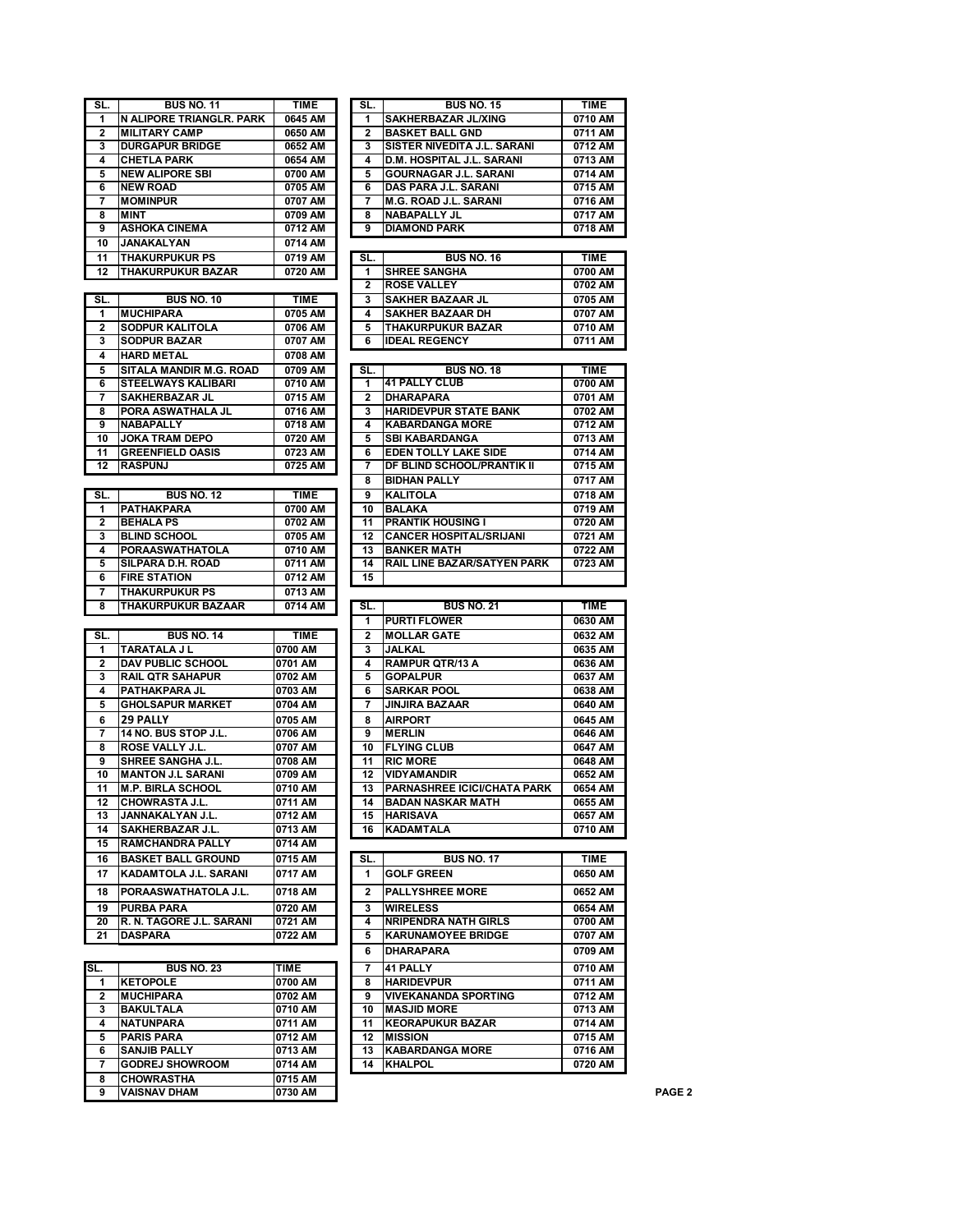| 2<br>PORAASWATHATOLA J.L.<br><b>SISTER NIVEDITA</b><br>3<br>4<br>D.M HOSPITAL J.L<br>5<br>R.N. TAGORE ROAD<br><b>GOUR NAGAR J.L SARANI</b><br>6 |                    |
|-------------------------------------------------------------------------------------------------------------------------------------------------|--------------------|
|                                                                                                                                                 | 0711 AM            |
|                                                                                                                                                 | 0712 AM            |
|                                                                                                                                                 | 0713 AM            |
|                                                                                                                                                 | 0714 AM            |
|                                                                                                                                                 | 0715 AM            |
|                                                                                                                                                 | 0716 AM            |
| NABAPALLY J.L.SARANI<br>7<br><b>DIAMOND PARK</b><br>8                                                                                           | 0717 AM            |
|                                                                                                                                                 |                    |
| JOKA BAKRAHAR RD XING<br>9                                                                                                                      | 0718 AM            |
| 10<br><b>RASPUNJA</b>                                                                                                                           | 0728 AM            |
|                                                                                                                                                 |                    |
| SL.<br><b>BUS NO. 20</b>                                                                                                                        | <b>TIME</b>        |
| <b>SOUTH CITY GARDEN</b><br>1                                                                                                                   | 0650 AM            |
| 2<br>BHATIKHANA                                                                                                                                 | 0652 AM            |
| MAHABIRTOLA<br>3                                                                                                                                | 0655 AM            |
|                                                                                                                                                 |                    |
| <b>BORTOLA</b><br>4                                                                                                                             | 0700 AM            |
| <b>HINDUSTAN SWEET</b><br>5                                                                                                                     | 0702 AM            |
| <b>NEW ALIPORE P PUMP</b><br>6                                                                                                                  | 0703 AM            |
| 7<br>HARISAVA                                                                                                                                   | 0704 AM            |
| <b>BUROSHIBTOLA</b><br>8                                                                                                                        | 0705 AM            |
| <b>LEELA PETROL PUMP</b><br>9                                                                                                                   | 0706 AM            |
|                                                                                                                                                 |                    |
| 10<br>CHANDITOLA                                                                                                                                | 0707 AM            |
| 11<br><b>UNION DRUG</b>                                                                                                                         | 0708 AM            |
| 12<br>BARIK PARA                                                                                                                                | 0709 AM            |
| 13<br><b>ROY BAHADUR ROAD</b>                                                                                                                   | 0710 AM            |
| 14<br><b>SHAKERBAZAR J.L.</b>                                                                                                                   | 0715 AM            |
| 15<br>PURBA PARA                                                                                                                                | 0716 AM            |
|                                                                                                                                                 |                    |
| SL.<br><b>BUS NO. 22</b>                                                                                                                        | TIME               |
|                                                                                                                                                 |                    |
| SORSUNA SUPER MARKET<br>1                                                                                                                       | 0650 AM            |
| <b>CHATTERJEE PARA</b><br>2                                                                                                                     | 0652 AM            |
| 3<br><b>AMBAGAN</b>                                                                                                                             | 0653 AM            |
| 4<br><b>CARMEL</b>                                                                                                                              | 0654 AM            |
| 5<br>SORSUNA 7A BUS STAND                                                                                                                       | 0656 AM            |
| <b>GHOSH PARA KALI MANDIR</b><br>6                                                                                                              | 0705 AM            |
| <b>DEBINAGAR</b><br>7                                                                                                                           | 0708 AM            |
| 8<br>SARKAR HAT                                                                                                                                 | 0715 AM            |
|                                                                                                                                                 | 0716 AM            |
|                                                                                                                                                 |                    |
| <b>BAKULTOLA UBI</b><br>9                                                                                                                       |                    |
| <b>SILPARA</b><br>10                                                                                                                            | 0730 AM            |
|                                                                                                                                                 |                    |
| SL.<br><b>BUS NO. 25</b>                                                                                                                        | TIME               |
| <b>KABARDANGA</b><br>1                                                                                                                          | 0700 AM            |
| <b>BLIND SCHOOL/PRANTIK II</b><br>2                                                                                                             | 0702 AM            |
|                                                                                                                                                 |                    |
| 3<br>KALITALA                                                                                                                                   | 0703 AM            |
| <b>PRANTIK HOUSING</b><br>4                                                                                                                     | 0704 AM            |
| 5<br>ASABHARI                                                                                                                                   | 0705 AM            |
| PROGATI PALLY<br>6                                                                                                                              | 0706 AM            |
| SHRIJANI<br>7                                                                                                                                   | 0707 AM            |
| 8<br><b>CANCER KHALPOL</b>                                                                                                                      | 0708 AM            |
| BIDHANPALLY<br>9                                                                                                                                | 0709 AM            |
| <b>BANKER MATH</b><br>10                                                                                                                        | 0710 AM            |
| 11<br><b>BADAMTOLA</b>                                                                                                                          | 0711 AM            |
|                                                                                                                                                 |                    |
| 12<br><b>RAIL LINE /SATYEN PARK</b>                                                                                                             | 0712 AM            |
| <b>MUKULIKA SCHOOL</b><br>13                                                                                                                    | 0713 AM            |
| <b>3A BUS STOP</b><br>14                                                                                                                        | 0715 AM            |
|                                                                                                                                                 |                    |
| SL.<br><b>BUS NO. 28</b>                                                                                                                        | <b>TIME</b>        |
| <b>MULLICK PETROL PUMP</b><br>1                                                                                                                 | 0630 AM            |
| 2<br><b>BURUL</b>                                                                                                                               | 0632 AM            |
|                                                                                                                                                 | 0640 AM            |
| <b>ALOMPUR</b><br>3                                                                                                                             |                    |
| 4<br>NODAKHALI NATUN RASTA                                                                                                                      | 0650 AM            |
| 5<br><b>FULTOLA</b>                                                                                                                             | 0651 AM            |
| <b>MOHONPUR</b><br>6                                                                                                                            | 0656 AM            |
| 7<br><b>CHAWLKHOLA</b>                                                                                                                          | 0658 AM            |
| 8<br><b>UMEDPUR</b>                                                                                                                             | 0700 AM            |
| <b>MUCHISA</b><br>9                                                                                                                             | 0710 AM            |
| <b>RAIPUR MORE</b><br>10                                                                                                                        | 0715 AM            |
| 11                                                                                                                                              |                    |
| <b>BAKHRAHAT</b><br>13<br>NATUNRASTA                                                                                                            | 0720 AM<br>0723 AM |

| SL.          | <b>BUS NO. 19</b>                              | <b>TIME</b>        | SL.                     | <b>BUS NO. 24</b>                         | TIME               |
|--------------|------------------------------------------------|--------------------|-------------------------|-------------------------------------------|--------------------|
| 1            | <b>SILPARA BUSKET BALL</b>                     | 0710 AM            | 1                       | <b>DESOPRIYA PARK</b>                     | 0630 AM            |
| 2            | PORAASWATHATOLA J.L.                           | 0711 AM            | 2                       | <b>NETAJI BHAVAN METRO</b>                | 0640 AM            |
| 3            | <b>SISTER NIVEDITA</b>                         | 0712 AM            | 3                       | <b>ELGIN ROAD XING</b>                    | 0642 AM            |
| 4            | <b>D.M HOSPITAL J.L</b>                        | 0713 AM            | 4                       | <b>KALIGHAT FIRE STATION</b>              | 0652 AM            |
| 5            | <b>R.N. TAGORE ROAD</b>                        | 0714 AM            | 5                       | <b>HAZRA</b>                              | 0653 AM            |
| 6            | <b>GOUR NAGAR J.L SARANI</b>                   | 0715 AM            | 6                       | <b>TOLLYGUNGE P.S.</b>                    | 0657 AM            |
| 7            | <b>NABAPALLY J.L.SARANI</b>                    | 0716 AM            | 7                       | <b>RABINDRA SAROVAR</b>                   | 0658 AM            |
| 8            | <b>DIAMOND PARK</b>                            | 0717 AM            | 8                       | <b>MUDIALLI</b>                           | 0659 AM            |
| 9            | <b>JOKA BAKRAHAR RD XING</b>                   | 0718 AM            | 9                       | <b>CHARUMARKET</b>                        | 0700 AM            |
| 10           | <b>RASPUNJA</b>                                | 0728 AM            | 10                      | <b>BHABANI CINEMA</b>                     | 0701 AM            |
|              |                                                |                    | 11                      | <b>MUCHIPARA</b>                          | 0715 AM            |
| SL.          | <b>BUS NO. 20</b>                              | <b>TIME</b>        | 12                      | <b>DHARAPARA</b>                          | 0716 AM            |
| 1            | <b>SOUTH CITY GARDEN</b>                       | 0650 AM            | 13                      | <b>EAST PARK</b>                          | 0717 AM            |
| $\mathbf{2}$ | <b>BHATIKHANA</b>                              | 0652 AM            | 14                      | <b>KUMAR PARA</b>                         | 0718 AM            |
| 3            | <b>MAHABIRTOLA</b>                             | 0655 AM            | 15                      | STEELWAYS KALIBARI                        | 0720 AM            |
| 4            | <b>BORTOLA</b>                                 | 0700 AM            | 16                      | <b>SAKHERBAZAR JL</b>                     | 0722 AM            |
| 5            | <b>HINDUSTAN SWEET</b>                         | 0702 AM            |                         |                                           |                    |
| 6            | <b>NEW ALIPORE P PUMP</b>                      | 0703 AM            | SL.                     | <b>BUS NO. 26</b>                         | <b>TIME</b>        |
| 7            | <b>HARISAVA</b>                                | 0704 AM            | 1                       | <b>PAILAN PARK</b>                        | 0700 AM            |
| 8            | <b>BUROSHIBTOLA</b>                            | 0705 AM            | $\overline{\mathbf{2}}$ | <b>PAILAT HAAT</b>                        | 0705 AM            |
| 9            | <b>LEELA PETROL PUMP</b>                       | 0706 AM            | 3                       | <b>IIMC</b>                               | 0710 AM            |
| 10           | <b>CHANDITOLA</b>                              | 0707 AM            | 4                       | <b>MADGUL ANTARA</b>                      | 0716 AM            |
| 11           | <b>UNION DRUG</b>                              | 0708 AM            | 5                       | <b>GENEXX VALLEY</b>                      | 0720 AM            |
| 12           | <b>BARIK PARA</b>                              | 0709 AM            | 6                       | <b>SWAN GREEN</b>                         | 0735 AM            |
| 13           | <b>ROY BAHADUR ROAD</b>                        | 0710 AM            |                         |                                           |                    |
| 14           | <b>SHAKERBAZAR J.L.</b>                        | 0715 AM            | SL.                     | <b>BUS NO. 27</b>                         | <b>TIME</b>        |
| 15           | <b>PURBA PARA</b>                              | 0716 AM            | 1<br>$\mathbf{2}$       | <b>AMTOLA MORE</b><br><b>BISHNUPUR PS</b> | 0700 AM<br>0702 AM |
| SL.          | <b>BUS NO. 22</b>                              | <b>TIME</b>        | 3                       | <b>VASA</b>                               | 0703 AM            |
| 1            | <b>SORSUNA SUPER MARKET</b>                    | 0650 AM            | 4                       | <b>12 C BUS STAND</b>                     | 0704 AM            |
| 2            | <b>CHATTERJEE PARA</b>                         | 0652 AM            | 5                       | DTC                                       | 0708 AM            |
| 3            | AMBAGAN                                        | 0653 AM            | 6                       | <b>MADGUL ANTARA</b>                      | 0710 AM            |
| 4            | <b>CARMEL</b>                                  | 0654 AM            | 7                       | <b>GENEXX VALLEY</b>                      | 0715 AM            |
| 5            | <b>SORSUNA 7A BUS STAND</b>                    | 0656 AM            |                         |                                           |                    |
| 6            | <b>GHOSH PARA KALI MANDIR</b>                  | 0705 AM            |                         |                                           |                    |
| 7            | <b>DEBINAGAR</b>                               | 0708 AM            | SL.                     | <b>BUS NO. 84</b>                         | <b>TIME</b>        |
| 8            | <b>SARKAR HAT</b>                              | 0715 AM            | 1                       | <b>GREENFIELD CITY</b>                    | 0700 AM            |
| 9            | <b>BAKULTOLA UBI</b>                           | 0716 AM            | 2                       | <b>SYMPHONY TOWER</b>                     | 0705 AM            |
| 10           | <b>SILPARA</b>                                 | 0730 AM            | $\mathbf{2}$            | <b>SAKUNTALA PARK</b>                     | 0708 AM            |
|              |                                                |                    | 4                       | <b>BAKULTALA</b>                          | 0713 AM            |
| SL.          | <b>BUS NO. 25</b>                              | <b>TIME</b>        |                         |                                           |                    |
| 1            | KABARDANGA                                     | 0700 AM            |                         |                                           |                    |
| $\mathbf{2}$ | <b>BLIND SCHOOL/PRANTIK II</b>                 | 0702 AM            | SL.                     | <b>BUS NO. 80</b>                         | TIME               |
| 3            | <b>KALITALA</b>                                | 0703 AM            | 1                       | <b>KARUNAMOYEE BRIDGE</b>                 | 0650 AM            |
| 4            | <b>PRANTIK HOUSING</b>                         | 0704 AM            | $\overline{2}$          | <b>DHARAPARA SANI MANDIR</b>              | 0651 AM            |
| 5            | <b>ASABHARI</b>                                | 0705 AM            | 3                       | <b>41 PALLY CLUB</b>                      | 0652 AM            |
| 6            | <b>PROGATI PALLY</b>                           | 0706 AM            | 4                       | <b>VIVEKANANDA SPORTING</b>               | 0653 AM            |
| 7            | <b>SHRIJANI</b>                                | 0707 AM            | 5                       | <b>MASJIT MORE</b>                        | 0654 AM            |
| 8            | <b>CANCER KHALPOL</b>                          | 0708 AM            | 6                       | <b>MISSION</b>                            | 0655 AM            |
| 9            | <b>BIDHANPALLY</b>                             | 0709 AM            | 7                       | <b>EDEN TOLLY</b>                         | 0658 AM            |
| 10           | <b>BANKER MATH</b>                             | 0710 AM            | 8                       | <b>KABARDANGA MORE</b>                    | 0700 AM            |
| 11           | <b>BADAMTOLA</b>                               | 0711 AM            | 9                       | <b>CANCER HOSPITAL/SRIJANI</b>            | 0707 AM            |
| 12           | <b>RAIL LINE /SATYEN PARK</b>                  | 0712 AM            | 10                      | <b>SATYEN PARK/RAIL LINE BAZAR</b>        | 0710 AM            |
| 13           | <b>MUKULIKA SCHOOL</b>                         | 0713 AM            |                         |                                           |                    |
| 14           | <b>3A BUS STOP</b>                             | 0715 AM            | SL.                     | <b>BUS NO. 82</b>                         | TIME               |
|              |                                                |                    | 1                       | <b>MAITY PARA</b>                         | 0700 AM            |
| SL.          | <b>BUS NO. 28</b>                              | TIME               | $\mathbf{2}$            | <b>PITCHKOL</b>                           | 0701 AM            |
| 1            | <b>MULLICK PETROL PUMP</b>                     | 0630 AM            | 3                       | <b>MUCHIPARA</b>                          | 0702 AM            |
| $\mathbf{2}$ | <b>BURUL</b>                                   | 0632 AM            | 4                       | <b>NETAJI SARAK</b>                       | 0703 AM            |
| 3            | <b>ALOMPUR</b>                                 | 0640 AM            | 5.                      | <b>MADAN MOHAN TOLA</b>                   | 0704 AM            |
| 4            | <b>NODAKHALI NATUN RASTA</b><br><b>FULTOLA</b> | 0650 AM            | 6                       | <b>PARBAN</b>                             | 0705 AM<br>0706 AM |
| 5<br>6       | <b>MOHONPUR</b>                                | 0651 AM<br>0656 AM | 7                       | PANCHANANTALA<br><b>PEACE PARK</b>        | 0707 AM            |
| 7            | CHAWLKHOLA                                     | 0658 AM            | 8<br>9                  | <b>SABEDA BAGAN</b>                       | 0708 AM            |
| 8            | <b>UMEDPUR</b>                                 | 0700 AM            | 10                      | <b>CHOWRASTA JL</b>                       | 0709 AM            |
| 9            | <b>MUCHISA</b>                                 | 0710 AM            |                         |                                           |                    |
|              |                                                |                    |                         |                                           |                    |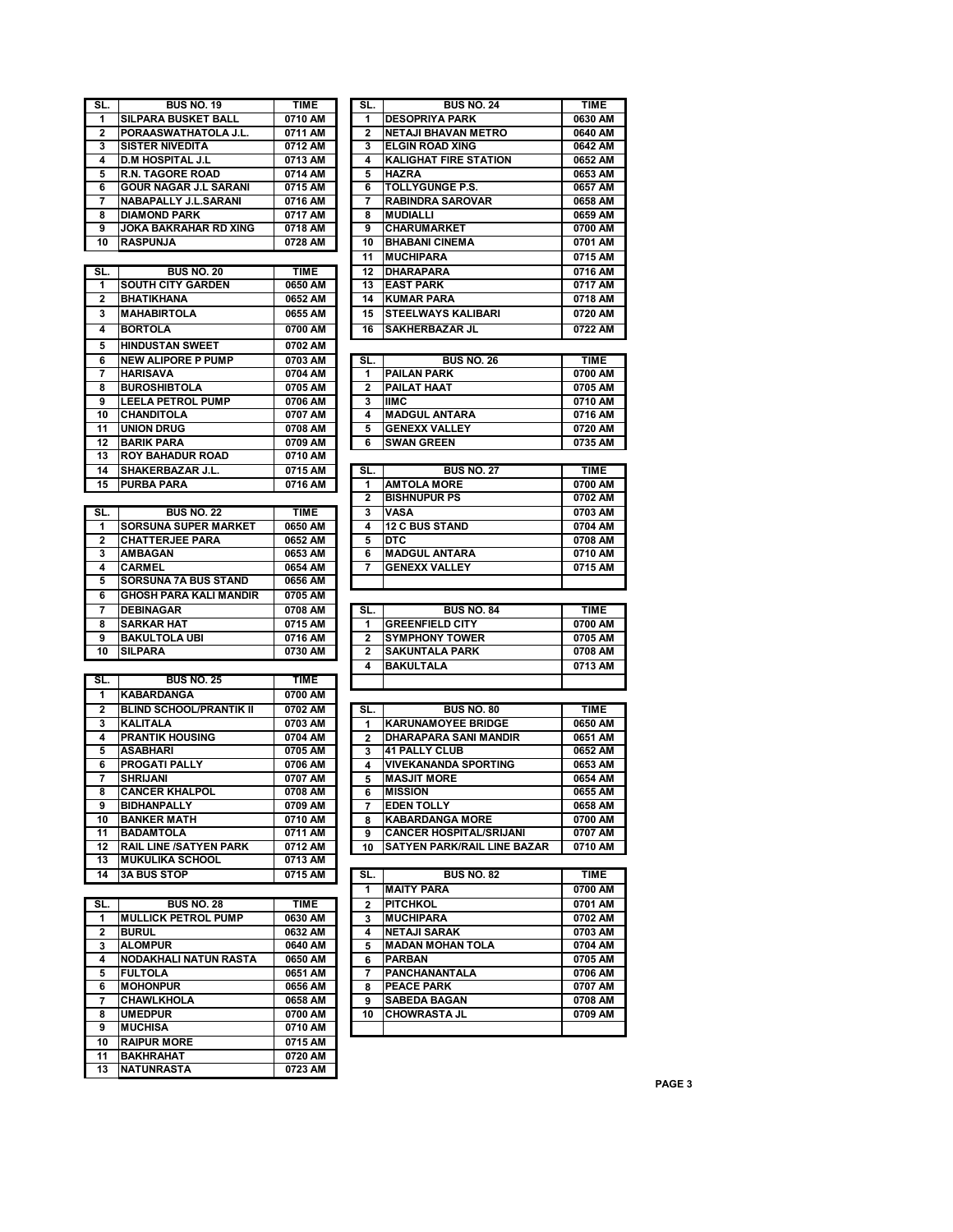| SL.                     | <b>BUS NO. 81</b>                      | <b>TIME</b>          | SL.                     | <b>BUS NO. 85</b>                                | <b>TIME</b>     |
|-------------------------|----------------------------------------|----------------------|-------------------------|--------------------------------------------------|-----------------|
| 1                       | <b>BANSDRONI</b>                       | 0645 AM              | 1                       | PRASASAN BHAWAN                                  | 0610 A          |
| $\overline{\mathbf{c}}$ | <b>NETAJI NAGAR</b>                    | 0646 AM              | $\overline{\mathbf{2}}$ | <b>DH RAILSTATION</b>                            | 0612 A          |
| 3                       | <b>SURJYA NAGAR</b>                    | 0647 AM<br>0649 AM   | 3<br>4                  | <b>NEWTOWN</b>                                   | 0613 A          |
| 4<br>5                  | <b>RANIKUTHI</b><br><b>ASHOK NAGAR</b> | 0651 AM              | 5                       | <b>DH HOSPITAL</b><br><b>KOPATHAAT BUS STAND</b> | 0615A<br>0620 A |
|                         | <b>SIRITY MUCHIPARA</b>                | 0700 AM              |                         |                                                  | 0625 A          |
| 6<br>7                  | <b>SITALA MANDIR</b>                   | 0705 AM              | 6<br>7                  | <b>SARISHA ASHRAM</b><br><b>DOSTIPUR</b>         | 0635 A          |
| 8                       | STEELWAYS KALIBARI                     | 0707 AM              | 8                       | <b>FATEPUR</b>                                   | 0638 A          |
| 9                       | <b>SAKHER BAZAR JL</b>                 | 0710 AM              | 9                       | <b>SIRAKOL</b>                                   | 0645 A          |
| 10                      |                                        |                      |                         |                                                  |                 |
|                         | <b>RAMCHANDRA PALLY</b>                | 0717 AM              | 10<br>11                | <b>RAJARHAAT</b><br><b>AMTALA MORE</b>           | 0648 A<br>0705A |
|                         |                                        |                      |                         |                                                  |                 |
|                         |                                        |                      | $\overline{12}$         | DTC SOUTHERN HEIGHTS                             | 0716A           |
| SL.                     | <b>BUS NO. 83</b>                      | <b>TIME</b>          | 13                      | <b>GENEXX GATE</b>                               | 0720A           |
| 1                       | BEHALA 14 NO. D.H ROAD                 | 0700 AM              |                         |                                                  |                 |
| $\overline{2}$          | <b>BEHALA TRAM DPT</b>                 | 0701 AM              | SL.                     | <b>BUS NO. 95</b>                                | <b>TIME</b>     |
| 3                       | <b>MANTON D.H ROAD</b>                 | 0702 AM              | 1                       | <b>MERLIN EMERALD</b>                            | 0700A           |
| $\overline{\mathbf{4}}$ | <b>ASHOKA CINEMA</b>                   | 0704 AM              | $\overline{2}$          | <b>OXYTOWN</b>                                   | 0701 A          |
| 5                       | <b>BLIND SCHOOL</b>                    | 0706 AM              | 3                       | <b>KETOPOLE</b>                                  | 0702A           |
| 6                       | <b>SAKHER BAZAR DH</b>                 | 0708 AM              | 4                       | <b>LIC BUILDING</b>                              | 0704 A          |
| 7                       | <b>SILPARA</b>                         | 0709 AM              | 5                       | <b>MUCHIPARA BAZAAR</b>                          | 0706 A          |
| 8                       | <b>KADAMTOLA DH</b>                    | 0710 AM              | 6                       | <b>SYMPHONY TOWER</b>                            | 0707 A          |
| 9                       | PORA ASWATHALA                         | 0711 AM              | 7                       | <b>SAKUNTALA PARK</b>                            | 0708A           |
| 10                      | PANCHANAN TALA                         | 0712 AM              | 8                       | <b>PATTON FACTORY</b>                            | 0710 A          |
| $\overline{11}$         | <b>SWAN GREEN</b>                      | 0730 AM              | 9                       | <b>RAIDIGHI</b>                                  | 0711A           |
|                         |                                        |                      | 10                      | <b>JAWTOLA</b>                                   | 0712A           |
| SL.                     | <b>BUS NO. 97</b>                      | <b>TIME</b>          | 11                      | <b>BAKULTOLA</b>                                 | 0713A           |
| 1                       | <b>RABINDRANAGAR</b>                   | 0650 AM              | 12                      | <b>NATUN PARA</b>                                | 0714 A          |
| 2                       | <b>PARNASHREE BUS STAND</b>            | 0652 AM              | $\overline{13}$         | <b>MANGALAM PARK</b>                             | 0715A           |
| 3                       | <b>PARNASHREE ICICI/C PARK</b>         | 0654 AM              | 14                      | <b>PARIS PARA</b>                                | 0716 A          |
| 4                       | <b>PADDAPUKUR</b>                      | 0656 AM              | 15                      | <b>SANJIB PALLY</b>                              | 0717A           |
| 5                       | <b>HARISAVA</b>                        | 0658 AM              |                         |                                                  |                 |
| 6                       | <b>JORAPUKUR</b>                       | 0700 AM              | SL.                     | <b>BUS NO. 99</b>                                | <b>TIME</b>     |
| $\overline{7}$          | <b>ASHOKA CINEMA</b>                   | 0707 AM              | 1                       | <b>KATHPOLE</b>                                  | 0715A           |
| 8                       | <b>MANTON</b>                          | 0708 AM              | 2                       | <b>SRIJANI/CANCER HOSP</b>                       | 0717A           |
| 9                       | <b>BLIND SCHOOL</b>                    | 0709 AM              | 3                       | <b>SATYEN PARK</b>                               | 0719A           |
| $\overline{10}$         | <b>SAKHER BAZAR</b>                    | 0711 AM              | 4                       | <b>3 A BUS STAND</b>                             | 0720A           |
| 11                      | <b>PUSPASHREE</b>                      | 0712 AM              | 5                       | <b>GENEXX VALLEY</b>                             | 0722 A          |
| 12                      | <b>KADAMTALA</b>                       | 0713 AM              | 6                       | <b>JOKA TRAM DEPO</b>                            | 0726A           |
| 13                      | PORA ASWATHATALA                       | $\overline{0714}$ AM | 7                       | <b>GREENPARK</b>                                 | 0728 A          |
| 14                      | <b>THAKURPUKUR PS</b>                  | 0715 AM              | 8                       | <b>GREENFIELD OASIS</b>                          | 0730 A          |
| 15                      | THAKURPUKUR BAZAR                      | 0717 AM              | 9                       | <b>SWAN GREEN</b>                                | 0732 A          |
|                         |                                        |                      | 10                      | <b>RASPUNJ PETROL PUMP</b>                       | 0733 A          |
| SL.                     | <b>BUS NO. 98</b>                      | <b>TIME</b>          |                         |                                                  |                 |
| 1                       | <b>KUMARPARA</b>                       | 0645 AM              |                         |                                                  |                 |
| 2                       | <b>MOYNAGARH</b>                       | 0650 AM              | SL.                     | <b>BUS NO. 100</b>                               | <b>TIME</b>     |
| 3                       | <b>NATUNHAAT</b>                       | 0651 AM              | 1                       | <b>CHOWRASTA JL</b>                              | 0710A           |
| 4                       | <b>RAIPUR/MUKHERJEE GATE</b>           | 0652 AM              | $\overline{\mathbf{2}}$ | JANAKALYAN JL                                    | 0711 A          |
| 5                       | <b>BENER DOKAN</b>                     | 0653 AM              | 3                       | <b>SAKHER BAZAR JL</b>                           | 0712A           |
| 6                       | <b>OXYTOWN</b>                         | 0700 AM              | 4                       | SILPARA JL                                       | 0713 A          |
| 7                       | <b>SAKUNTALA PARK</b>                  | 0704 AM              | 5                       | PORA ASWATHATALA JL                              | 0714 A          |
|                         |                                        |                      |                         |                                                  |                 |
| 8                       | <b>BAKULTALA</b>                       | 0707 AM              | 6                       | <b>SISTER NIBEDITA</b>                           | 0715 A          |
| 9                       | <b>NATUNPARA</b>                       | 0709 AM              | $\overline{7}$          | <b>RN TAGORE</b>                                 | 0716 A          |
| 10                      | <b>CDMA CHOWRASTA</b>                  | 0711 AM              | 8                       | <b>GOURNAGAR</b>                                 | 0718 A          |
| 11                      | JANAKALYAN                             | 0712 AM              | 9                       | <b>DASPARA</b>                                   | 0719 A          |
| 12                      | <b>SILPARA</b>                         | 0713 AM              | 10                      | <b>JOKA TRAM DEPO</b>                            | 0721 A          |
| 13                      | PORA ASWATHALA                         | 0714 AM              |                         |                                                  |                 |

**THAKURPUKUR PS 0715 AM**

**VAISHNAB DHAM 0718 AM**

**THAKURPUKUR BAZAR 0716 AM**

| JL.                   | DUJ NU. 01                                          | IIME               | JL.          | DUJ NU. 00                                | 1 IW C             |
|-----------------------|-----------------------------------------------------|--------------------|--------------|-------------------------------------------|--------------------|
| $\overline{1}$        | <b>BANSDRONI</b>                                    | 0645 AM            | 1            | PRASASAN BHAWAN                           | 0610 AM            |
| $\mathbf{2}$          | <b>NETAJI NAGAR</b>                                 | 0646 AM            | 2            | <b>DH RAILSTATION</b>                     | 0612 AM            |
| 3                     | <b>SURJYA NAGAR</b>                                 | 0647 AM            | 3            | <b>NEWTOWN</b>                            | 0613 AM            |
| 4                     | <b>RANIKUTHI</b>                                    | 0649 AM            | 4            | <b>DH HOSPITAL</b>                        | 0615 AM            |
| 5                     | <b>ASHOK NAGAR</b>                                  | 0651 AM            | 5            | <b>KOPATHAAT BUS STAND</b>                | 0620 AM            |
| 6                     | <b>SIRITY MUCHIPARA</b>                             | 0700 AM            | 6            | <b>SARISHA ASHRAM</b>                     | 0625 AM            |
| 7                     | <b>SITALA MANDIR</b>                                | 0705 AM            | 7            | <b>DOSTIPUR</b>                           | 0635 AM            |
| 8                     | <b>STEELWAYS KALIBARI</b>                           | 0707 AM            | 8            | <b>FATEPUR</b>                            | 0638 AM            |
| 9                     | <b>SAKHER BAZAR JL</b>                              | 0710 AM            | 9            | <b>SIRAKOL</b>                            | 0645 AM            |
| 10                    | <b>RAMCHANDRA PALLY</b>                             | 0717 AM            | 10           | <b>RAJARHAAT</b>                          | 0648 AM            |
|                       |                                                     |                    | 11           | <b>AMTALA MORE</b>                        | 0705 AM            |
|                       |                                                     |                    | 12           | <b>DTC SOUTHERN HEIGHTS</b>               | 0716 AM            |
| SL.                   | <b>BUS NO. 83</b>                                   | <b>TIME</b>        | 13           | <b>GENEXX GATE</b>                        | 0720 AM            |
| $\mathbf 1$           | BEHALA 14 NO. D.H ROAD                              | 0700 AM            |              |                                           |                    |
| $\overline{2}$<br>3   | <b>BEHALA TRAM DPT</b>                              | 0701 AM            | SL.<br>1     | <b>BUS NO. 95</b>                         | <b>TIME</b>        |
|                       | <b>MANTON D.H ROAD</b>                              | 0702 AM            |              | <b>MERLIN EMERALD</b>                     | 0700 AM            |
| 4                     | <b>ASHOKA CINEMA</b>                                | 0704 AM            | $\mathbf{2}$ | <b>OXYTOWN</b>                            | 0701 AM            |
| 5                     | <b>BLIND SCHOOL</b>                                 | 0706 AM            | 3            | <b>KETOPOLE</b>                           | 0702 AM            |
| 6                     | <b>SAKHER BAZAR DH</b>                              | 0708 AM            | 4            | <b>LIC BUILDING</b>                       | 0704 AM            |
| 7                     | <b>SILPARA</b>                                      | 0709 AM            | 5            | <b>MUCHIPARA BAZAAR</b>                   | 0706 AM            |
| 8                     | <b>KADAMTOLA DH</b>                                 | 0710 AM            | 6            | <b>SYMPHONY TOWER</b>                     | 0707 AM            |
| 9                     | PORA ASWATHALA                                      | 0711 AM            | 7            | <b>SAKUNTALA PARK</b>                     | 0708 AM            |
| 10<br>$\overline{11}$ | <b>PANCHANAN TALA</b><br><b>SWAN GREEN</b>          | 0712 AM<br>0730 AM | 8<br>9       | <b>PATTON FACTORY</b><br><b>RAIDIGHI</b>  | 0710 AM<br>0711 AM |
|                       |                                                     |                    | 10           | <b>JAWTOLA</b>                            | 0712 AM            |
|                       |                                                     |                    |              |                                           |                    |
| SL.                   | <b>BUS NO. 97</b>                                   | <b>TIME</b>        | 11           | <b>BAKULTOLA</b>                          | 0713 AM            |
| 1<br>$\mathbf{2}$     | <b>RABINDRANAGAR</b><br><b>PARNASHREE BUS STAND</b> | 0650 AM<br>0652 AM | 12<br>13     | <b>NATUN PARA</b><br><b>MANGALAM PARK</b> | 0714 AM<br>0715 AM |
| 3                     | <b>PARNASHREE ICICI/C PARK</b>                      | 0654 AM            | 14           | <b>PARIS PARA</b>                         | 0716 AM            |
| 4                     | <b>PADDAPUKUR</b>                                   | 0656 AM            | 15           | <b>SANJIB PALLY</b>                       | 0717 AM            |
| 5                     | <b>HARISAVA</b>                                     | 0658 AM            |              |                                           |                    |
| 6                     | <b>JORAPUKUR</b>                                    | 0700 AM            | SL.          | <b>BUS NO. 99</b>                         | <b>TIME</b>        |
| 7                     | <b>ASHOKA CINEMA</b>                                | 0707 AM            | 1            | <b>KATHPOLE</b>                           | 0715 AM            |
| 8                     | <b>MANTON</b>                                       | 0708 AM            | $\mathbf{2}$ | <b>SRIJANI/CANCER HOSP</b>                | 0717 AM            |
| 9                     | <b>BLIND SCHOOL</b>                                 | 0709 AM            | 3            | <b>SATYEN PARK</b>                        | 0719 AM            |
| 10                    | <b>SAKHER BAZAR</b>                                 | 0711 AM            | 4            | <b>3 A BUS STAND</b>                      | 0720 AM            |
| 11                    | <b>PUSPASHREE</b>                                   | 0712 AM            | 5            | <b>GENEXX VALLEY</b>                      | 0722 AM            |
| 12                    | <b>KADAMTALA</b>                                    | 0713 AM            | 6            | <b>JOKA TRAM DEPO</b>                     | 0726 AM            |
| 13                    | PORA ASWATHATALA                                    | 0714 AM            | 7            | <b>GREENPARK</b>                          | 0728 AM            |
| 14                    | <b>THAKURPUKUR PS</b>                               | 0715 AM            | 8            | <b>GREENFIELD OASIS</b>                   | 0730 AM            |
| 15                    | <b>THAKURPUKUR BAZAR</b>                            | 0717 AM            | ۹            | <b>SWAN GREEN</b>                         | 0732 AM            |
|                       |                                                     |                    | 10           | <b>RASPUNJ PETROL PUMP</b>                | 0733 AM            |
| SL.                   | <b>BUS NO. 98</b>                                   | <b>TIME</b>        |              |                                           |                    |
| 1                     | <b>KUMARPARA</b>                                    | 0645 AM            |              |                                           |                    |
| $\overline{2}$        | <b>MOYNAGARH</b>                                    | 0650 AM            | SL.          | <b>BUS NO. 100</b>                        | <b>TIME</b>        |
| 3                     | <b>NATUNHAAT</b>                                    | 0651 AM            | 1            | <b>CHOWRASTA JL</b>                       | 0710 AM            |
| 4                     | <b>RAIPUR/MUKHERJEE GATE</b>                        | 0652 AM            | 2            | JANAKALYAN JL                             | 0711 AM            |
| 5                     | <b>BENER DOKAN</b>                                  | 0653 AM            | 3            | <b>SAKHER BAZAR JL</b>                    | 0712 AM            |
| 6                     | <b>OXYTOWN</b>                                      | 0700 AM            | 4            | <b>SILPARA JL</b>                         | 0713 AM            |
| $\overline{7}$        | <b>SAKUNTALA PARK</b>                               | 0704 AM            | 5            | PORA ASWATHATALA JL                       | 0714 AM            |
| 8                     | <b>BAKULTALA</b>                                    | 0707 AM            | 6            | <b>SISTER NIBEDITA</b>                    | 0715 AM            |
| 9                     | <b>NATUNPARA</b>                                    | 0709 AM            | 7            | <b>RN TAGORE</b>                          | 0716 AM            |
| 10                    | <b>CDMA CHOWRASTA</b>                               | 0711 AM            | 8            | <b>GOURNAGAR</b>                          | 0718 AM            |
| 11                    | <b>JANAKALYAN</b>                                   | 0712 AM            | 9            | <b>DASPARA</b>                            | 0719 AM            |
| 12                    | <b>SILPARA</b>                                      | 0713 AM            | 10           | <b>JOKA TRAM DEPO</b>                     | 0721 AM            |

**PAGE 4**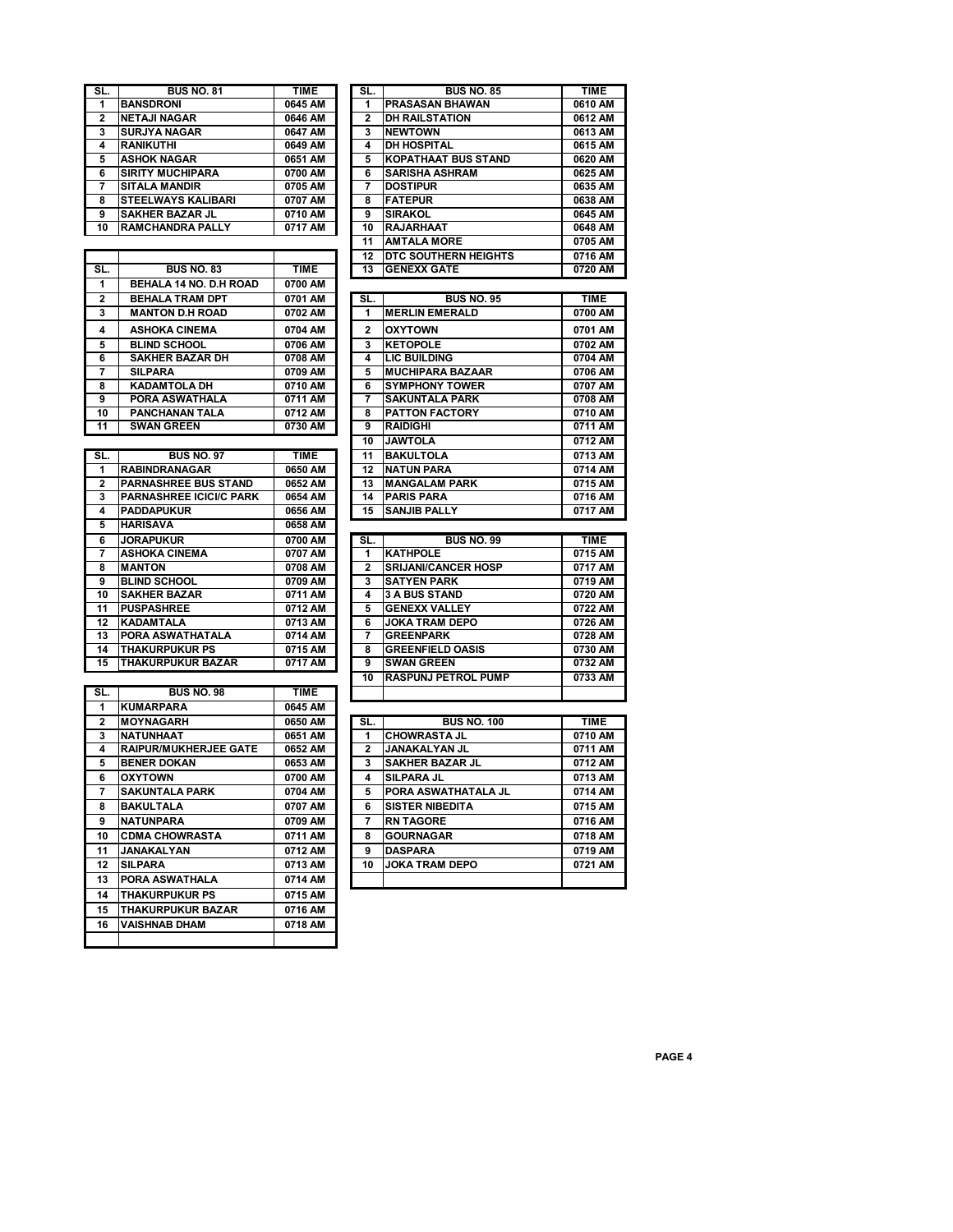

## DELHI PUBLIC SCHOOL (JOKA) SOUTH KOLKATA

## **SENIOR CLASSES III TO XII DROP BUS ROUTE LIST(2022-23)**

| SL.             | <b>BUS NO. 55</b>                                | TIME               | SL.                     | <b>BUS NO. 56</b>                         | TIME               |
|-----------------|--------------------------------------------------|--------------------|-------------------------|-------------------------------------------|--------------------|
| 1               | SAKHERBAZAR D. H ROAD                            | 0255 PM            | 1                       | <b>RANIKUTHI</b>                          | 0315 PM            |
| 2               | <b>AJANTA</b>                                    | 0300 PM            | $\overline{2}$          | <b>SURJA NAGAR</b>                        | 0316 PM            |
| 3               | <b>TRAM DEPO</b>                                 | 0303 PM            | 3                       | <b>BANSDRONI</b>                          | 0318 PM            |
| 4               | <b>TARATOLA DH</b>                               | 0307 PM            | 4                       | <b>NAKTOLA</b>                            | 0320 PM            |
| 5               | <b>SELVEL HOUSE</b>                              | 0308 PM            | 5                       | <b>GARIA MORE</b>                         | 0327 PM            |
| 6               | <b>REMOUNT ROAD</b>                              | 0310 PM            | 6                       | <b>GANGULY BAGAN</b>                      | 0340 PM            |
| 7               | <b>MOMINPORE</b>                                 | 0312 PM            | 7                       | <b>EKTA HIGHTS</b>                        | 0345 PM            |
| 8               | <b>CMRI</b>                                      | 0313 PM            | 8                       | SONTOSHPUR 3RD ROAD                       | 0350 PM            |
| 9               | <b>LAXMI MANDIR</b>                              | 0314 PM            | 9                       | <b>SONTOSHPUR JORA BRIDG</b>              | 0352 PM            |
| 10              | <b>KHIDIPORE MORE</b>                            | 0316 PM            | 10                      | <b>AJOYNAGAR</b>                          | 0355 PM            |
| 11              | <b>FANCY MARKET</b>                              | 0318 PM            | 11                      | <b>GARIA STATION</b>                      | 0410 PM            |
| 12              | <b>BABUBAZAR</b>                                 | 0320 PM            | 12                      | <b>KAMALGACHI MORE</b>                    | 0425 PM            |
| $\overline{13}$ | <b>DHARMATOLA</b>                                | 0345 PM            | $\overline{13}$         | <b>NARENDRAPUR</b>                        | 0435 PM            |
|                 | <b>14 MEDICAL COLLAGE</b>                        | 0355 PM            |                         |                                           |                    |
| 15              | <b>GIRISH PARK</b>                               | 0403 PM            | SL.                     | <b>BUS NO. 58</b>                         | <b>TIME</b>        |
| 16              | <b>PHOOL BAGAN</b>                               | 0419 PM            | 1                       | <b>HARISAVA</b>                           | 0305 PM            |
| 17              | <b>DESH BANDHU</b>                               | 0420 PM            | 2                       | <b>PADDA PUKUR</b>                        | 0306 PM            |
|                 |                                                  |                    | 3                       | <b>BADAN NASKAR MATH</b>                  | 0307 PM            |
| SL.             | <b>BUS NO. 57</b>                                | <b>TIME</b>        | 4                       | <b>PARNASHREE ICICI ATM</b>               | 0308 PM            |
| 1               | <b>MERLIN GROOVE</b>                             | 0258 PM            | 5                       | <b>GABTOLA</b>                            | 0309 PM            |
| $\overline{2}$  | <b>NETAJI SADAK</b>                              | 0300 PM            | 6                       | <b>RABINDRA NAGAR</b>                     | 0310 PM            |
| 3               | <b>DIAMOND CITY SOUTH</b>                        | 0302 PM            | 7                       | <b>VIDYAMANDIR</b>                        | 0312 PM            |
| 4               | <b>NAVINA CINAMA</b>                             | 0312 PM            | 8                       | <b>RIC MORE</b>                           | 0315 PM            |
| 5               | <b>SUPER MARKET</b>                              | 0315 PM            | 9                       | <b>JINJIRA BAZAR</b>                      | 0320 PM            |
| 6               | <b>LORDS</b>                                     | 0316 PM            | 10                      | <b>NATURE PARK</b>                        | 0330 PM            |
| 7               | <b>SOUTH CITY MALL</b>                           | 0317 PM            | 11                      | <b>KALINAGAR</b>                          | 0335 PM            |
| 8               | <b>JADAVPUR P.S.</b>                             | 0325 PM            | 12                      | <b>SANTOSHPUR</b>                         | 0345 PM            |
| 9               | <b>JODHPUR PARK</b>                              | 0330 PM            |                         |                                           |                    |
| 10              | <b>DHAKURIA</b>                                  | 0332 PM            | SL.                     | <b>BUS NO. 59</b>                         | <b>TIME</b>        |
| 11              | <b>KAYASTHAPARA</b>                              | 0340 PM            | 1                       | <b>D CITY WEST/RESIDENCY</b>              | 0315 PM            |
| 12              | <b>JORA MANDIR</b>                               | 0345 PM            |                         |                                           |                    |
| 13              | <b>GEETANJALI PARK</b>                           | 0350 PM            | SL.                     | <b>BUS NO. 88</b>                         | <b>TIME</b>        |
| 14              | <b>AVISHIKTA</b>                                 | 0355 PM            | 1                       | <b>SAKHER BAZAAR DH RD</b>                | 0305 PM            |
| 15              | <b>RUBI CROSSING</b>                             | 0400 PM            | $\overline{\mathbf{2}}$ | <b>SANJIB PALLY</b>                       | 0310 PM            |
|                 |                                                  |                    | 3                       | <b>MANGALAM PARK</b>                      | 0312 PM            |
| SL.             | <b>BUS NO. 60</b>                                | <b>TIME</b>        | 4                       | <b>PATTON</b>                             | 0316 PM            |
| $\mathbf 1$     | <b>RAIPUR</b>                                    | 0317 PM            | 5                       | <b>SAKUNTALA PARK</b>                     | 0319 PM            |
| $\mathbf{2}$    | <b>CHANDAN NAGAR</b>                             | 0320 PM            | 6                       | <b>SYMPHONY TOWER</b>                     | 0321 PM            |
| 3               | <b>MEHMANPUR</b>                                 | 0321 PM            | 7                       | <b>MERLIN EMERALD</b>                     | 0322 PM            |
| 4               | <b>BATA MORE</b>                                 | 0322 PM            |                         |                                           |                    |
| 5               | <b>BATA RIVERSIDE</b>                            | 0328 PM            | SL.                     | <b>BUS NO. 61</b>                         | <b>TIME</b>        |
| 6               | <b>NUNGI MORE</b>                                | 0330 PM            | 1                       | <b>GREENFIELD CITY</b>                    | 0320 PM            |
| $\tau$          | <b>BADDIR BANDH</b>                              | 0335 PM            |                         |                                           |                    |
| ष्ठ             | <b>EDENCITY</b>                                  | 0337 PM            |                         |                                           |                    |
| 9               | <b>SHYAMPUR</b>                                  | 0342 PM            | SL.                     | <b>BUS NO. 63</b>                         | <b>TIME</b>        |
| 10              | <b>PLASTER MORE</b>                              | 0345 PM            | 1                       | <b>THAKURPUKUR</b>                        | 0255 PM            |
| 11              | <b>BUJ BUJ FIRE STATION</b>                      | 0348 PM            | $\mathbf{2}$            | <b>PANCHANANTALA</b>                      | 0256 PM            |
|                 |                                                  |                    | 3                       | <b>KADAMTALA DH ROAD</b>                  | 0257 PM            |
| SL.             | <b>BUS NO. 69</b>                                | <b>TIME</b>        | 4                       | <b>STATE GARAGE</b>                       | 0258 PM            |
| 1               | <b>DIAMOND CITY WEST</b>                         | 0310 PM            | 5                       | SILPARA D. H ROAD                         | 0259 PM            |
| 2               | <b>SARSUNA PS</b>                                | 0315 PM            | 6                       | AZAD HIND DHABA                           | 0300 PM            |
| 3               | <b>SARSUNA JHEEL</b>                             | 0317 PM            | 7                       | <b>SAKHERBAZAR</b>                        | 0301 PM            |
| 4               | <b>SARSUNA LAW COLLEGE</b>                       | 0318 PM            | 8                       | <b>JANAKALYAN</b>                         | 0303 PM            |
| 5               | <b>18 D BUS STAND</b>                            | 0320 PM            | 9                       | <b>BLIND SCHOOL</b>                       | 0305 PM            |
|                 |                                                  |                    |                         | 10 MANTON D. H ROAD                       | 0307 PM            |
| SL.             | <b>BUS NO. 64</b>                                | <b>TIME</b>        | 11                      | <b>TRAM DEPO</b>                          | 0308 PM            |
| 1               | <b>DIAMOND PARK</b>                              | 0256 PM            |                         |                                           |                    |
|                 | <b>NABAPALLY</b>                                 | 0257 PM            | SL.                     | <b>BUS NO. 67</b>                         | <b>TIME</b>        |
|                 |                                                  | 0258 PM            | 1                       | <b>IDEAL REGENCY</b>                      | 0300 PM            |
| 2               |                                                  |                    |                         |                                           |                    |
| 3               | <b>M.G. ROAD J.L. SARANI</b>                     |                    |                         |                                           |                    |
| 4               | <b>DAS PARA</b>                                  | 0300 PM            | 2                       | <b>THAKURPUKUR BAZAR</b>                  | 0301 PM            |
| 5               | <b>GOURNAGAR</b>                                 | 0301 PM            | 3                       | <b>SAKHER BAZAR DH RD</b>                 | 0305 PM            |
| 6               | <b>D.M. HOSPITAL</b>                             | 0302 PM            | 4                       | <b>SAKHER BAZAR J L</b>                   | 0307 PM            |
| 7<br>8          | <b>SISTER NIVEDITA</b><br><b>SAKHER BAZAR JL</b> | 0304 PM<br>0305 PM | 5<br>6                  | <b>ROSE VALLEY</b><br><b>SHREE SANGHA</b> | 0315 PM<br>0320 PM |

| SL.            | <b>BUS NO. 56</b>                         | <b>TIME</b>        |
|----------------|-------------------------------------------|--------------------|
| 1              | <b>RANIKUTHI</b>                          | 0315 PM            |
| 2              | SURJA NAGAR                               | 0316 PM            |
| 3              | <b>BANSDRONI</b>                          | 0318 PM            |
| 4              | <b>NAKTOLA</b>                            | 0320 PM            |
| 5              | <b>GARIA MORE</b>                         | 0327 PM            |
| 6              | <b>GANGULY BAGAN</b>                      | 0340 PM            |
| 7              | <b>EKTA HIGHTS</b>                        | 0345 PM            |
| 8              | SONTOSHPUR 3RD ROAD                       | 0350 PM            |
| 9              | <b>SONTOSHPUR JORA BRIDGI</b>             | 0352 PM            |
| 10             | <b>AJOYNAGAR</b>                          | 0355 PM            |
| 11             | <b>GARIA STATION</b>                      | 0410 PM            |
| 12             | <b>KAMALGACHI MORE</b>                    | 0425 PM            |
| 13             | <b>NARENDRAPUR</b>                        | 0435 PM            |
|                |                                           |                    |
| SL.            | <b>BUS NO. 58</b>                         | <b>TIME</b>        |
| 1              | HARISAVA                                  | 0305 PM            |
| 2              | <b>PADDA PUKUR</b>                        | 0306 PM            |
| 3              | <b>BADAN NASKAR MATH</b>                  | 0307 PM            |
|                |                                           |                    |
| 4              | <b>PARNASHREE ICICI ATM</b>               | 0308 PM            |
| 5              | <b>GABTOLA</b>                            | 0309 PM            |
| 6              | <b>RABINDRA NAGAR</b>                     | 0310 PM            |
| 7              | <b>VIDYAMANDIR</b>                        | 0312 PM            |
| 8              | <b>RIC MORE</b>                           | 0315 PM            |
| 9              | <b>JINJIRA BAZAR</b>                      | 0320 PM            |
| 10             | <b>NATURE PARK</b>                        | 0330 PM            |
| $\overline{1}$ | <b>KALINAGAR</b>                          | 0335 PM            |
| 12             | SANTOSHPUR                                | 0345 PM            |
|                |                                           |                    |
| SL.            | <b>BUS NO. 59</b>                         | <b>TIME</b>        |
| 1              | <b>D CITY WEST/RESIDENCY</b>              | 0315 PM            |
|                |                                           |                    |
| SL.            | <b>BUS NO. 88</b>                         | <b>TIME</b>        |
| 1              | <b>SAKHER BAZAAR DH RD</b>                | 0305 PM            |
| 2              | SANJIB PALLY                              | 0310 PM            |
| 3              | <b>MANGALAM PARK</b>                      | 0312 PM            |
| 4              | <b>PATTON</b>                             | 0316 PM            |
| 5              | <b>SAKUNTALA PARK</b>                     | 0319 PM            |
| 6              | <b>SYMPHONY TOWER</b>                     | 0321 PM            |
| 7              | <b>MERLIN EMERALD</b>                     | 0322 PM            |
|                |                                           |                    |
| SL.            | <b>BUS NO. 61</b>                         | <b>TIME</b>        |
| 1              | <b>GREENFIELD CITY</b>                    | 0320 PM            |
|                |                                           |                    |
|                |                                           |                    |
| SL.            | <b>BUS NO. 63</b>                         | <b>TIME</b>        |
| 1              | THAKURPUKUR                               | 0255 PM            |
| 2              | <b>PANCHANANTALA</b>                      | 0256 PM            |
| 3              | <b>KADAMTALA DH ROAD</b>                  | 0257 PM            |
| 4              | <b>STATE GARAGE</b>                       | 0258 PM            |
| 5              | <b>SILPARA D. H ROAD</b>                  | 0259 PM            |
| 6              | <b>AZAD HIND DHABA</b>                    | 0300 PM            |
| 7              | <b>SAKHERBAZAR</b>                        | 0301 PM            |
| 8              | <b>JANAKALYAN</b>                         | 0303 PM            |
| 9              | <b>BLIND SCHOOL</b>                       | 0305 PM            |
| 10             | <b>MANTON D. H ROAD</b>                   | 0307 PM            |
| 11             | <b>TRAM DEPO</b>                          | 0308 PM            |
|                |                                           |                    |
| SL.            | <b>BUS NO. 67</b>                         | <b>TIME</b>        |
| 1              | <b>IDEAL REGENCY</b>                      | 0300 PM            |
| 2              | <b>THAKURPUKUR BAZAR</b>                  | 0301 PM            |
|                |                                           |                    |
| 3              | <b>SAKHER BAZAR DH RD</b>                 | 0305 PM            |
| 4              | <b>SAKHER BAZAR J L</b>                   | 0307 PM            |
| 5<br>6         | <b>ROSE VALLEY</b><br><b>SHREE SANGHA</b> | 0315 PM<br>0320 PM |
|                |                                           |                    |

**PAGE 1**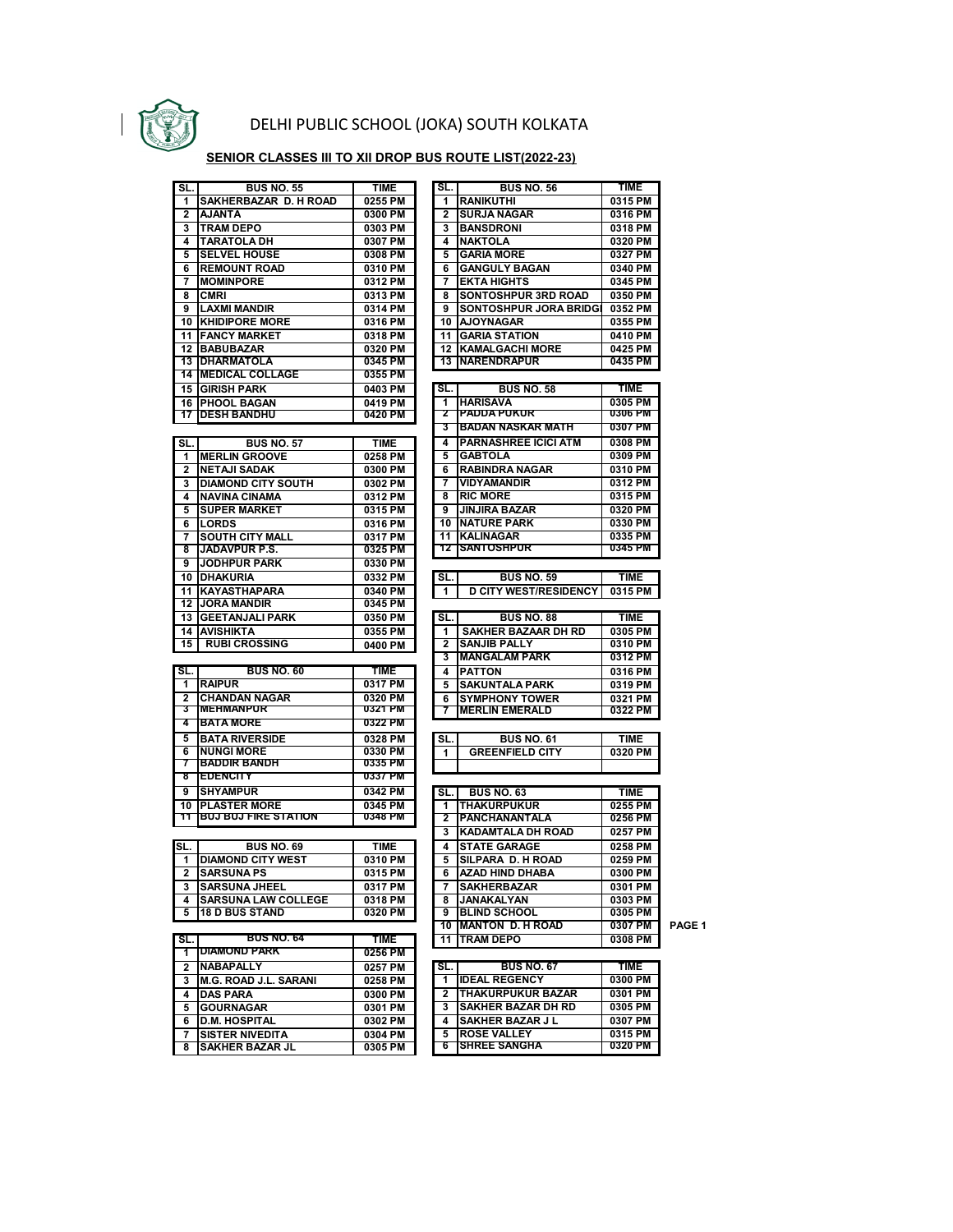| SL.             | <b>BUS NO. 62</b>              | <b>TIME</b> | SL.          | <b>BUS NO. 65</b>                           | <b>TIME</b> |
|-----------------|--------------------------------|-------------|--------------|---------------------------------------------|-------------|
| 1               | <b>THAKURPUKUR BAZAR</b>       | 0250 PM     | 1            | <b>DASPARA</b>                              | 0258 PM     |
|                 |                                |             | 2            |                                             | 0300 PM     |
| 2               | <b>THAKURPUKUR PS</b>          | 0252 PM     |              | R. N. TAGORE J.L SARANI<br><b>PURBAPARA</b> |             |
| 3               | <b>JANAKALYAN</b>              | 0255 PM     | 3            |                                             | 0302 PM     |
| 4               | ASHOKA CINEMA                  | 0257 PM     | 4            | PORAASWATHATOLA J.L                         | 0203 PM     |
| 5               | <b>MINT</b>                    | 0312 PM     | 5            | <b>KADAMTOLA J.L</b>                        | 0304 PM     |
| 6               | <b>MOMINPUR</b>                | 0314 PM     | 6            | <b>BARABAGAN</b>                            | 0305 PM     |
| 7               | <b>NEW ROAD</b>                | 0316 PM     | 7            | <b>BUSKET BALL GROUND</b>                   | 0306 PM     |
| 8               | <b>NEW ALIPORE SBI</b>         | 0320 PM     | 8            | RAMCHANDRA PALLY J.L                        | 0307 PM     |
| 9               | <b>CHETLA PARK</b>             | 0324 PM     | 9            | SAKHERBAZAR J.L                             | 0308 PM     |
| 10              | <b>DURGAPUR BRIDGE</b>         | 0326 PM     | 10           | JANNAKALYAN J.L.                            | 0309 PM     |
| 11              | <b>MILITARY CAMP</b>           | 0328 PM     | 11           | CHOWRASTA J.L                               | 0310 PM     |
| $\overline{12}$ | <b>NEW ALIPR TRINGR. PARK</b>  | 0330 PM     | 12           | <b>M.P. BIRLA SCHOOL</b> J.L                | 0311 PM     |
|                 |                                |             | 13           | <b>MANTON J.L SARANI</b>                    | 0312 PM     |
|                 | <b>BUS NO. 66</b>              | <b>TIME</b> |              | 14 SHREE SANGHA J.L                         | 0314 PM     |
| SL.             |                                |             |              |                                             |             |
| 1               | <b>KHALPOL</b>                 | 0307 PM     |              | 15 ROSE VALLY J.L                           | 0315 PM     |
| $\mathbf{2}$    | <b>KABARDANGA MORE</b>         | 0310 PM     |              | 16 14 NO. BUS STOP JL                       | 0316 PM     |
| 3               | <b>MISSION</b>                 | 0311 PM     | 17           | <b>29 PALLY</b>                             | 0317 PM     |
| 4               | <b>KEORAPUKUR BAZAR</b>        | 0312 PM     | 18           | <b>GHOLSAPUR MARKET</b>                     | 0318 PM     |
| 5               | <b>MASJID MORE</b>             | 0315 PM     | 19           | <b>PATHAKPARA JL</b>                        | 0319 PM     |
| 6               | <b>VIVEKANANDA SPORTING</b>    | 0317 PM     | 20           | <b>RAIL LINE QTR SAHAPUR</b>                | 0320 PM     |
| 7               | <b>HARIDEVPUR</b>              | 0320 PM     | 21           | <b>DAV PUBLIC SCHOOL</b>                    | 0321 PM     |
| 8               | <b>41 PALLY CLUB</b>           | 0321 PM     | 22           | <b>TARATALA JL.</b>                         | 0323 PM     |
| 9               |                                | 0322 PM     |              |                                             |             |
|                 | <b>DHARAPARA</b>               |             |              |                                             |             |
| 10              | <b>KARUNAMOYEE BRIDGE</b>      | 0323 PM     | SL.          | <b>BUS NO. 71</b>                           | <b>TIME</b> |
| 11              | <b>INRIPENDRANATH SCHOOL</b>   | 0330 PM     | 1            | <b>GOURNAGAR J.L.SARANI</b>                 | 0250 PM     |
| 12              | <b>WIRELESS</b>                | 0332 PM     | $\mathbf{2}$ | <b>SHAKERBAZAR J.L.SARANI</b>               | 0300 PM     |
| 13              | <b>PALLYSHREE MORE</b>         | 0337 PM     | 3            | <b>ROY BAHADUR ROAD</b>                     | 0305 PM     |
| 14              | <b>GOLF GREEN</b>              | 0340 PM     | 4            | <b>BARIK PARA</b>                           | 0306 PM     |
|                 |                                |             | 5            | <b>UNION DRUG</b>                           | 0308 PM     |
| SL.             | <b>BUS NO. 68</b>              | <b>TIME</b> | 6            | <b>CHANDITOLA</b>                           | 0309 PM     |
| 1               |                                |             | 7            |                                             |             |
|                 | <b>RASAPUNJA</b>               | 0240 PM     |              | <b>LEELA PETROL PUMP</b>                    | 0310 PM     |
| $\overline{2}$  | <b>JOKA BAKRAHAAT RD XING</b>  | 0245 PM     | 8            | <b>BUROSHIBTOLA</b>                         | 0312 PM     |
| 3               | <b>DIAMOND PARK</b>            | 0248 PM     | 9            | <b>HARISAVA</b>                             | 0313 PM     |
| 4               | <b>NABAPALLY</b>               | 0250 PM     | 10           | <b>NEW ALIPORE PETROL P</b>                 | 0315 PM     |
| 5               | <b>GOUR NAGAR</b>              | 0252 PM     | 11           | <b>HINDUSTAN SWEET</b>                      | 0318 PM     |
| 6               | <b>RN TAGORE</b>               | 0255 PM     | 12           | <b>BORTOLA</b>                              | 0320 PM     |
| 7               | <b>DM HOSPITAL</b>             | 0256 PM     | 13           | <b>MAHABIRTOLA</b>                          | 0322 PM     |
| 8               | <b>SISTER NIVEDITA</b>         | 0257 PM     | 14           | <b>BHATIKHANA</b>                           | 0325 PM     |
| 9               | PORASWATALA                    | 0258 PM     | 15           | <b>SOUTH CITY GARDEN</b>                    | 0357 PM     |
| 10              | <b>BUSKET BALL GROUND</b>      | 0300 PM     |              |                                             |             |
|                 |                                |             | SL.          | <b>BUS NO. 72</b>                           | <b>TIME</b> |
| SL.             | <b>BUS NO. 70</b>              | <b>TIME</b> | 1            | <b>KADAMTALA</b>                            | 0300 PM     |
| 1               | <b>RASPUNJ</b>                 | 0245 PM     | 2            | <b>HARISAVA</b>                             | 0315 PM     |
| 2               | <b>GREENFIELD OASIS</b>        | 0246 PM     | 3            | <b>BADAN NASKAR MATH</b>                    | 0320 PM     |
|                 |                                |             | 4            | <b>PARNASHREE COLLEGE</b>                   | 0323 PM     |
| 3               | <b>NABAPALLY</b>               | 0250 PM     |              |                                             |             |
| 4               | PORA SWATALA JL                | 0252 PM     | 5            | <b>PARNASHREE P.S</b>                       | 0325 PM     |
| 5               | SAKHERBAZAR J.L SARANI         | 0258 PM     | 6            | <b>PARNASHREE ICICI ATM</b>                 | 0326 PM     |
| 6               | <b>STEELWAYS KALIBARI</b>      | 0300 PM     | 7            | <b>RIC MORE</b>                             | 0327 PM     |
| 7               | SITALA MANDIR M.G. ROAD        | 0302 PM     | 8            | <b>FLYING CLUB</b>                          | 0328 PM     |
| 8               | <b>HARD METAL</b>              | 0304 PM     | 9            | <b>AIRPORT</b>                              | 0330 PM     |
| 9               | <b>SODPUR BAZAR</b>            | 0306 PM     |              | <b>10 SARKARPOOL</b>                        | 0345 PM     |
|                 | <b>10 SODPUR KALITOLA</b>      | 0307 PM     |              | 11 GOPALPUR                                 | 0347 PM     |
| 11              | <b>MUCHIPARA</b>               | 0310 PM     |              | <u>12 RAMPUR QTR</u>                        | 0348 PM     |
|                 |                                |             |              | 13 JALKAL                                   | 0349 PM     |
| SL.             | <b>BUS NO. 73</b>              | <b>TIME</b> |              | <b>14 MOLLAR GATE</b>                       | 0355 PM     |
| 1               | <b>BIDYA BHARATI SCHOOL</b>    | 0310 PM     |              | <u>15 PURTIFLOWER</u>                       | 0400 PM     |
|                 |                                |             |              |                                             |             |
| $\mathbf{2}$    | <b>NATUN PARA</b>              | 0312 PM     |              |                                             |             |
| 3               | <b>BAKULTOLA SBI</b>           | 0314 PM     | SL.          | <b>BUS NO. 74</b>                           | <b>TIME</b> |
| 4               | <b>SARKAR HAT</b>              | 0315 PM     | 1            | <b>VAISHNAVI DHAM</b>                       | 0255 PM     |
| 5               | <b>SORSUNA 7A BUS STAND</b>    | 0317 PM     | 2            | <b>SANJIB PALLY</b>                         | 0305 PM     |
| 6               | <b>GHOSH PARA KALI MANDIR</b>  | 0324 PM     | 3            | <b>PARIS PARA</b>                           | 0306 PM     |
| 7               | <b>DEBINAGAR</b>               | 0327 PM     | 4            | JAWTOLA                                     | 0314 PM     |
| 8               | <b>CARMEL</b>                  | 0335 PM     | 5            | <b>BAKULTALA</b>                            | 0316 PM     |
| 9               | AMBAGAN                        | 0336 PM     | 6            | <b>RAIDIGHI</b>                             | 0320 PM     |
| 10              | <b>SORSUNA CHATTERJEE PARA</b> | 0337 PM     | 7            | <b>MUCHIPARA</b>                            | 0322 PM     |
| 11              | <b>SORSUNA SUPER MARKET</b>    | 0338 PM     | 8            | <b>KETHOPOLE</b>                            | 0325 PM     |
|                 |                                |             |              |                                             |             |

| 1              | <b>DASPARA</b>                      | 0258 PM                    |
|----------------|-------------------------------------|----------------------------|
| 2              | R. N. TAGORE J.L SARANI             | 0300 PM                    |
| 3              | <b>PURBAPARA</b>                    | 0302 PM                    |
| 4              | PORAASWATHATOLA J.L                 | 0203 PM                    |
| 5              | <b>KADAMTOLA J.L</b>                | 0304 PM                    |
| 6              | <b>BARABAGAN</b>                    | 0305 PM                    |
| 7              | <b>BUSKET BALL GROUND</b>           | 0306 PM                    |
| 8              | <b>RAMCHANDRA PALLY J.L</b>         | 0307 PM                    |
| 9              | SAKHERBAZAR J.L                     | 0308 PM                    |
| 10             | JANNAKALYAN J.L.                    | 0309 PM                    |
| 11             | CHOWRASTA J.L                       | 0310 PM                    |
| 12             | <b>M.P. BIRLA SCHOOL J.L</b>        | 0311 PM                    |
| 13             | <b>MANTON J.L SARANI</b>            | 0312 PM                    |
| 14             | <b>SHREE SANGHA J.L</b>             | 0314 PM                    |
| 15             | ROSE VALLY J.L                      | 0315 PM                    |
| 16             | 14 NO. BUS STOP JL                  | 0316 PM                    |
| 17             | 29 PALLY                            | 0317 PM                    |
| 18             | <b>GHOLSAPUR MARKET</b>             | 0318 PM                    |
| 19             | PATHAKPARA JL                       | 0319 PM                    |
| 20             | <b>RAIL LINE QTR SAHAPUR</b>        | 0320 PM                    |
| 21             | <b>DAV PUBLIC SCHOOL</b>            | 0321 PM                    |
| 22             | TARATALA JL.                        | 0323 PM                    |
|                |                                     |                            |
|                |                                     |                            |
| SL.            | <b>BUS NO. 71</b>                   | <b>TIME</b>                |
| 1              | <b>GOURNAGAR J.L.SARANI</b>         | 0250 PM                    |
| 2              | SHAKERBAZAR J.L.SARANI              | 0300 PM                    |
| 3              | <b>ROY BAHADUR ROAD</b>             | 0305 PM                    |
| 4              | <b>BARIK PARA</b>                   | 0306 PM                    |
| 5              | <b>UNION DRUG</b>                   | 0308 PM                    |
| 6              | <b>CHANDITOLA</b>                   | 0309 PM                    |
| 7              | <b>LEELA PETROL PUMP</b>            | 0310 PM                    |
|                |                                     |                            |
| 8              | <b>BUROSHIBTOLA</b>                 | 0312 PM                    |
| 9              | <b>HARISAVA</b>                     | 0313 PM                    |
| 10             | <b>NEW ALIPORE PETROL P</b>         | 0315 PM                    |
| 11             | <b>HINDUSTAN SWEET</b>              | 0318 PM                    |
| 12             | <b>BORTOLA</b>                      | 0320 PM                    |
| 13             | <b>MAHABIRTOLA</b>                  | 0322 PM                    |
| 14             | <b>BHATIKHANA</b>                   | 0325 PM                    |
| 15             | <b>SOUTH CITY GARDEN</b>            | 0357 PM                    |
|                |                                     |                            |
| SL.            | <b>BUS NO. 72</b>                   | <b>TIME</b>                |
| 1              | <b>KADAMTALA</b>                    | 0300 PM                    |
| $\overline{2}$ | <b>HARISAVA</b>                     | 0315 PM                    |
| 3              | <b>BADAN NASKAR MATH</b>            | 0320 PM                    |
| 4              | <b>PARNASHREE COLLEGE</b>           | 0323 PM                    |
| 5              | <b>PARNASHREE P.S</b>               | 0325 PM                    |
|                | <b>PARNASHREE ICICI ATM</b>         |                            |
| 6              |                                     | 0326 PM                    |
| 7              | <b>RIC MORE</b>                     | 0327 PM                    |
| 8              | <b>FLYING CLUB</b>                  | 0328 PM                    |
| 9              | <b>AIRPORT</b>                      | 0330 PM                    |
| 10             | <b>SARKARPOOL</b>                   | 0345 PM                    |
| 11             | <b>GOPALPUR</b>                     | 0347 PM                    |
| 12             | <b>RAMPUR QTR</b>                   | 0348 PM                    |
| 13             | JALKAL                              | 0349 PM                    |
| 14             | <b>MOLLAR GATE</b>                  | 0355 PM                    |
| 15             | <b>PURTIFLOWER</b>                  | 0400 PM                    |
|                |                                     |                            |
| SL.            | <b>BUS NO. 74</b>                   | <b>TIME</b>                |
| 1              | <b>VAISHNAVI DHAM</b>               | 0255 PM                    |
| $\overline{2}$ | <b>SANJIB PALLY</b>                 | 0305 PM                    |
| 3              | <b>PARIS PARA</b><br><b>IAMTOLA</b> | 0306 PM<br><b>MO A ACO</b> |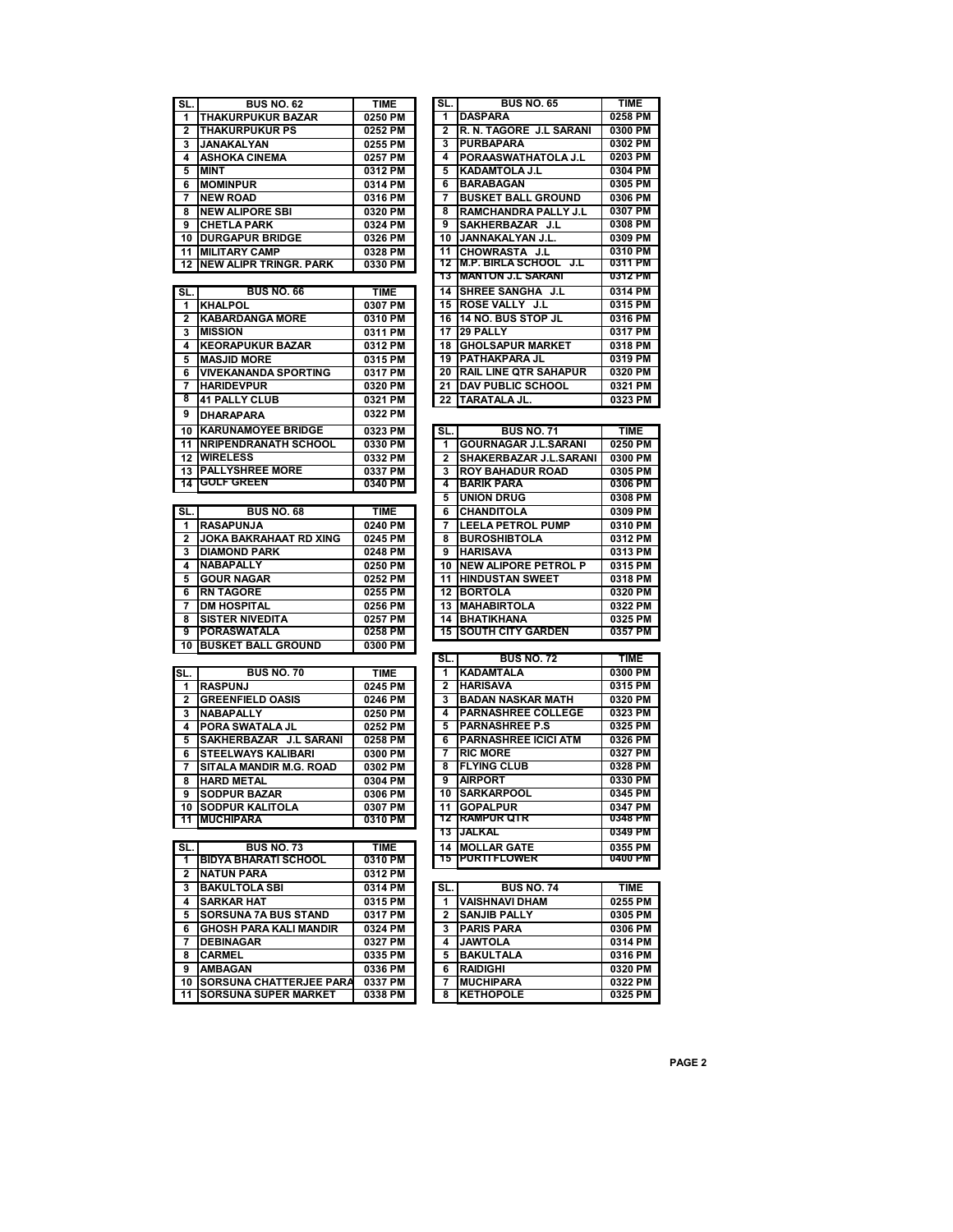| SL.                          | <b>BUS NO. 76</b>                      | <b>TIME</b> | SL.                     | <b>BUS NO. 75</b>                 | <b>TIME</b>        |                   |
|------------------------------|----------------------------------------|-------------|-------------------------|-----------------------------------|--------------------|-------------------|
| 1                            | SAKHERBAZAR J.L. SARANI                | 0305 PM     | 1                       | <b>RAIL LINE BAZAR/SATYEN P</b>   | 0255 PM            |                   |
| $\overline{\mathbf{2}}$      | <b>STEELWAYS KALIBARI</b>              | 0307 PM     | $\mathbf{2}$            | <b>BADAMTOLA</b>                  | 0257 PM            |                   |
| 3                            | <b>KUMAR PARA</b>                      | 0309 PM     | 3                       | <b>BANKER MATH</b>                | 0258 PM            |                   |
| 4                            | <b>EAST PARK</b>                       | 0310 PM     | 4                       | <b>CANCER KHALPOL</b>             | 0300 PM            |                   |
| 5                            | <b>DHARAPARA</b>                       | 0315 PM     | 5                       | <b>SHREEJANI/ CANCER HOSPI</b>    | 0302 PM            |                   |
| 6                            | <b>MUCHIPARA</b>                       | 0317 PM     | 6                       | <b>PROGATI PALLY</b>              | 0303 PM            |                   |
| 7                            | <b>BHABANI CINEMA</b>                  | 0333 PM     | 7                       | <b>BALAKA</b>                     | 0304 PM            |                   |
| 8                            | <b>CHARUMARKET</b>                     | 0335 PM     | 8                       | <b>KALITOLA</b>                   | 0305 PM            |                   |
| 9                            | <b>MUDIALLI</b>                        | 0337 PM     | 9                       | <b>BIDHAN PALLY</b>               | 0306 PM            |                   |
| 10                           | <b>RABINDRA SAROVAR</b>                | 0338 PM     |                         | 10 PRANTIK/BLIND SCHOOL           | 0308 PM            |                   |
| 11                           | <b>TOLLYGUNGE P.S.</b>                 | 0339 PM     |                         | 11 EDENTOLLY                      | 0310 PM            |                   |
|                              |                                        |             |                         | <b>12 ISBI KABARDANGA</b>         |                    |                   |
|                              | 12 HAZRA                               | 0340 PM     |                         | <b>13 KABARDANGA MORE</b>         | 0311 PM<br>0312 PM |                   |
| 13                           | <b>KALIGHAT FIRE STATION</b>           | 0342 PM     |                         |                                   |                    |                   |
|                              | <b>14 ELGIN ROAD</b>                   | 0343 PM     |                         | <b>14 HARIDEBPUR STATE BANK</b>   | 0315 PM            |                   |
| 15                           | <b>NETAJI BHAVAN</b>                   | 0344 PM     | 15                      | <b>DHARAPARA</b><br>41 PALLY CLUB | 0317 PM            |                   |
| 16                           | <b>DESOPRIYA PARK</b>                  | 0345 PM     | 16                      |                                   | 0320 PM            |                   |
|                              |                                        |             |                         |                                   |                    |                   |
| SL.                          | <b>BUS NO. 78</b>                      | <b>TIME</b> | SL.                     | <b>BUS NO. 77</b>                 | <b>TIME</b>        |                   |
| 1                            | <b>SWAN GREEN</b>                      | 0240 PM     | 1                       | <b>GENEXX VALLY</b>               | 0250 PM            |                   |
| $\mathbf{2}$                 | <b>GENEXX VALLY</b>                    | 0255 PM     | 2                       | <b>MADGUL ANTARA</b>              | 0255 PM            |                   |
| 3                            | <b>MADGUL ANTARA</b>                   | 0300 PM     | 3                       | <b>DTC</b>                        | 0257 PM            |                   |
| 4                            | <b>IIMC</b>                            | 0305 PM     | 4                       | <b>12 C BUS STAND</b>             | 0302 PM            |                   |
| 5                            | <b>PAILAN HAAT</b>                     | 0309 PM     | 5                       | <b>VASA</b>                       | 0304 PM            |                   |
| 6                            | <b>PAILAN PARK</b>                     | 0317 PM     | 6                       | <b>AMTOLA MORE</b>                | 0308 PM            |                   |
|                              |                                        |             |                         |                                   |                    |                   |
| SL.                          | <b>BUS NO. 54</b>                      | <b>TIME</b> | SL.                     | <b>BUS NO. 87</b>                 | <b>TIME</b>        |                   |
| 1                            | <b>BIBIR HAAT</b>                      | 0245 PM     | 1                       | <b>CHECKPOST</b>                  | <b>NA</b>          |                   |
| 2                            | <b>NATUNRASTA</b>                      | 0246 PM     | $\overline{\mathbf{2}}$ | <b>THAKURPUKUR BAZAR</b>          | 0300 PM            |                   |
| 3                            | <b>BURIR POLE</b>                      | 0248 PM     | 3                       | <b>THAKURPUKUR PS</b>             | 0301 PM            |                   |
| 4                            | <b>BAKHRAHAT</b>                       | 0249 PM     | 4                       | <b>SILPARA FIRE STATION</b>       | 0303 PM            |                   |
| 5                            | <b>UMEDPUR</b>                         | 0310 PM     | 5                       | <b>SILPARA</b>                    | 0304 PM            |                   |
| 6                            | <b>CHAWLKHOLA</b>                      | 0314 PM     | 6                       | PORA ASWATALA                     | 0305 PM            |                   |
| 7                            | <b>MOHANPUR HAAT</b>                   | 0320 PM     | 7                       | <b>BLIND SCHOOL</b>               | 0308 PM            |                   |
| 8                            | <b>MUCHISA</b>                         | 0330 PM     | 8                       | <b>BEHALA PS</b>                  | 0310 PM            |                   |
| 9                            | NODAKHALI                              | 0340 PM     | 9                       | PATHAKPARA                        | 0314 PM            |                   |
| 10                           | <b>ALAMPUR</b>                         | 0345 PM     |                         |                                   |                    |                   |
| 11                           | <b>BURUL</b>                           | 0350 PM     | SL.                     | <b>BUS NO. 91</b>                 | <b>TIME</b>        |                   |
| 12                           | <b>MALLICKPUR P PUMP</b>               | 0355 PM     | 1                       | <b>RAMCHANDRA PALLY</b>           | 0255 PM            |                   |
|                              |                                        |             | 2                       | <b>SAKHER BAZAR JL</b>            | 0257 PM            |                   |
| SL.                          | <b>BUS NO. 89</b>                      | TIME        | 3                       | <b>STEELWAYS KALIBARI</b>         | 0300 PM            |                   |
| 1                            | <b>BAKULTALA</b>                       | 0310 PM     | 4                       | <b>SITALA MANDIR</b>              | 0302 PM            |                   |
| 2                            | <b>SAKUNTALA PARK</b>                  | 0315 PM     | 5                       | <b>MUCHIPARA</b>                  | 0310 PM            |                   |
| 3                            | <b>SYMPHONY TOWER</b>                  | 0316 PM     | 6                       | <b>ASHOK NAGAR</b>                | 0325 PM            |                   |
| 4                            | <b>GREENFIELD CITY</b>                 | 0320 PM     | 7                       | <b>RANIKUTHI</b>                  | 0327 PM            |                   |
|                              |                                        |             | 8                       | <b>SURJYA NAGAR</b>               | 0330 PM            |                   |
|                              |                                        |             | 9                       | <b>NETAJI NAGAR</b>               | 0332 PM            |                   |
| SL.                          | <b>BUS NO. 86</b>                      | <b>TIME</b> | 10                      | <b>BANSDRONI</b>                  | 0335 PM            |                   |
| 1                            | <b>3A BUS STOP</b>                     | 0300 PM     |                         |                                   |                    |                   |
| $\overline{2}$               | <b>MUKULIKA SCHOOL</b>                 | 0302 PM     | SL.                     | <b>BUS NO.93</b>                  | <b>TIME</b>        |                   |
|                              |                                        |             | 1                       | <b>SWAN GREEN</b>                 |                    |                   |
| 3<br>$\overline{\mathbf{4}}$ | RAIL LINE BAZAR/SATYEN PAR             | 0304 PM     |                         |                                   | 0242 PM            |                   |
|                              | <b>BADAMTOLA</b><br><b>BANKER MATH</b> | 0306 PM     | 2                       | <b>PANCHANAN TOLA</b>             | 0255 PM            |                   |
| 5                            |                                        | 0307 PM     | 3                       | PORA ASWATHA TOLA                 | 0258 PM            |                   |
| 6                            | <b>BIDHANPALLY</b>                     | 0308 PM     | 4                       | <b>KADAMTALA</b>                  | 0300 PM            |                   |
| 7                            | <b>CANCER KHALPOL</b>                  | 0310 PM     | 5                       | <b>SILPARA DH</b>                 | 0305 PM            |                   |
| 8                            | <b>SHREEJANI/ CANCER HOSPITA</b>       | 0312 PM     | 6                       | <b>SAKHER BAJAR DH</b>            | 0307 PM            |                   |
| 9                            | <b>PROGATI PALLY</b>                   | 0313 PM     | 7                       | <b>BLIND SCHOOL</b>               | 0310 PM            |                   |
| 10                           | PRANTIK II/BLIND SCHOOL                | 0315 PM     | 8                       | <b>ASHOKA CINEMA</b>              | 0312 PM            |                   |
| 11                           | <b>KALITOLA</b>                        | 0320 PM     | 9                       | <b>MANTON</b>                     | 0313 PM            |                   |
| 12                           | <b>KABARDANGA</b>                      | 0325 PM     | 10                      | <b>BEHALA TRAM DEPO</b>           | 0314 PM            |                   |
|                              |                                        |             | 11                      | BEHALA 14. NO. DH RD              | 0315 PM            |                   |
| SL.                          | <b>BUS NO. 92</b>                      | <b>TIME</b> |                         |                                   |                    |                   |
| 1                            | SAKHERBAZAR JL                         | 0257 PM     |                         |                                   |                    |                   |
| 2                            | <b>CHOWRASTHA JL</b>                   | 0300 PM     |                         |                                   |                    |                   |
| 3                            | <b>SABEDA BAGAN</b>                    | 0302 PM     |                         |                                   |                    |                   |
| 4                            | <b>PEACE PARK</b>                      | 0303 PM     |                         |                                   |                    |                   |
| 5                            | PANCHANANTALA                          | 0304 PM     |                         |                                   |                    |                   |
| 6                            | <b>PARBAN</b>                          | 0305 PM     |                         |                                   |                    |                   |
| 7                            | <b>MADAN MOHAN TOLA</b>                | 0306 PM     |                         |                                   |                    |                   |
| 8                            | <b>NETAJI SADAK</b>                    | 0307 PM     |                         |                                   |                    |                   |
| 9                            | <b>MUCHIPARA</b>                       | 0313 PM     |                         |                                   |                    |                   |
| 10                           | <b>PITCHKOL</b>                        | 0314 PM     |                         |                                   |                    |                   |
| 11                           | <b>MAITY PARA</b>                      | 0315 PM     |                         |                                   |                    | PAGE <sub>3</sub> |

| SL.            | <b>BUS NO. 75</b>               | <b>TIME</b> |
|----------------|---------------------------------|-------------|
| 1              | <b>RAIL LINE BAZAR/SATYEN P</b> | 0255 PM     |
| 2              | <b>BADAMTOLA</b>                | 0257 PM     |
| 3              | <b>BANKER MATH</b>              | 0258 PM     |
| 4              | <b>CANCER KHALPOL</b>           | 0300 PM     |
| 5              | SHREEJANI/ CANCER HOSPI         | 0302 PM     |
| 6              | PROGATI PALLY                   | 0303 PM     |
| 7              | <b>BALAKA</b>                   | 0304 PM     |
| 8              | <b>KALITOLA</b>                 | 0305 PM     |
| 9              |                                 | 0306 PM     |
|                | <b>BIDHAN PALLY</b>             |             |
| 10             | <b>PRANTIK/BLIND SCHOOL</b>     | 0308 PM     |
| 11             | <b>EDENTOLLY</b>                | 0310 PM     |
| 12             | <b>SBI KABARDANGA</b>           | 0311 PM     |
| 13             | <b>KABARDANGA MORE</b>          | 0312 PM     |
| 14             | <b>HARIDEBPUR STATE BANK</b>    | 0315 PM     |
| 15             | <b>DHARAPARA</b>                | 0317 PM     |
| 16             | 41 PALLY CLUB                   | 0320 PM     |
|                |                                 |             |
| SL.            | <b>BUS NO. 77</b>               | <b>TIME</b> |
| 1              | <b>GENEXX VALLY</b>             | 0250 PM     |
| $\overline{2}$ | MADGUL ANTARA                   | 0255 PM     |
| 3              | DTC                             | 0257 PM     |
| 4              | <b>12 C BUS STAND</b>           | 0302 PM     |
| 5              | VASA                            | 0304 PM     |
| 6              | <b>AMTOLA MORE</b>              | 0308 PM     |
|                |                                 |             |
| SL.            | <b>BUS NO. 87</b>               | <b>TIME</b> |
| 1              | <b>CHECKPOST</b>                | ΝA          |
| 2              | <b>THAKURPUKUR BAZAR</b>        | 0300 PM     |
| 3              | <b>THAKURPUKUR PS</b>           | 0301 PM     |
| 4              | <b>SILPARA FIRE STATION</b>     | 0303 PM     |
|                | <b>SILPARA</b>                  |             |
| 5              |                                 | 0304 PM     |
| 6              | PORA ASWATALA                   | 0305 PM     |
| 7              | <b>BLIND SCHOOL</b>             | 0308 PM     |
| 8              | <b>BEHALA PS</b><br>PATHAKPARA  | 0310 PM     |
| 9              |                                 | 0314 PM     |
|                |                                 |             |
| SL.            | <b>BUS NO. 91</b>               | TIME        |
| 1              | <b>RAMCHANDRA PALLY</b>         | 0255 PM     |
| $\overline{2}$ | <b>SAKHER BAZAR JL</b>          | 0257 PM     |
| 3              | <b>STEELWAYS KALIBARI</b>       | 0300 PM     |
| 4              | <b>SITALA MANDIR</b>            | 0302 PM     |
| 5              | <b>MUCHIPARA</b>                | 0310 PM     |
| 6              | <b>ASHOK NAGAR</b>              | 0325 PM     |
| 7              | <b>RANIKUTHI</b>                | 0327 PM     |
| 8              | <b>SURJYA NAGAR</b>             | 0330 PM     |
| 9              | <b>NETAJI NAGAR</b>             | 0332 PM     |
| 10             | <b>BANSDRONI</b>                | 0335 PM     |
|                |                                 |             |
| SL.            | <b>BUS NO.93</b>                | <b>TIME</b> |
| 1              | <b>SWAN GREEN</b>               | 0242 PM     |
| $\overline{2}$ | <b>PANCHANAN TOLA</b>           | 0255 PM     |
| 3              | PORA ASWATHA TOLA               | 0258 PM     |
| 4              | KADAMTALA                       | 0300 PM     |
| 5              | <b>SILPARA DH</b>               | 0305 PM     |
|                | <b>SAKHER BAJAR DH</b>          | 0307 PM     |
| 6              | <b>BLIND SCHOOL</b>             | 0310 PM     |
| 7              |                                 |             |
| 8              | ASHOKA CINEMA                   | 0312 PM     |
| 9              | <b>MANTON</b>                   | 0313 PM     |
| 10             | <b>BEHALA TRAM DEPO</b>         | 0314 PM     |
| 11             | <b>BEHALA 14. NO. DH RD</b>     | 0315 PM     |